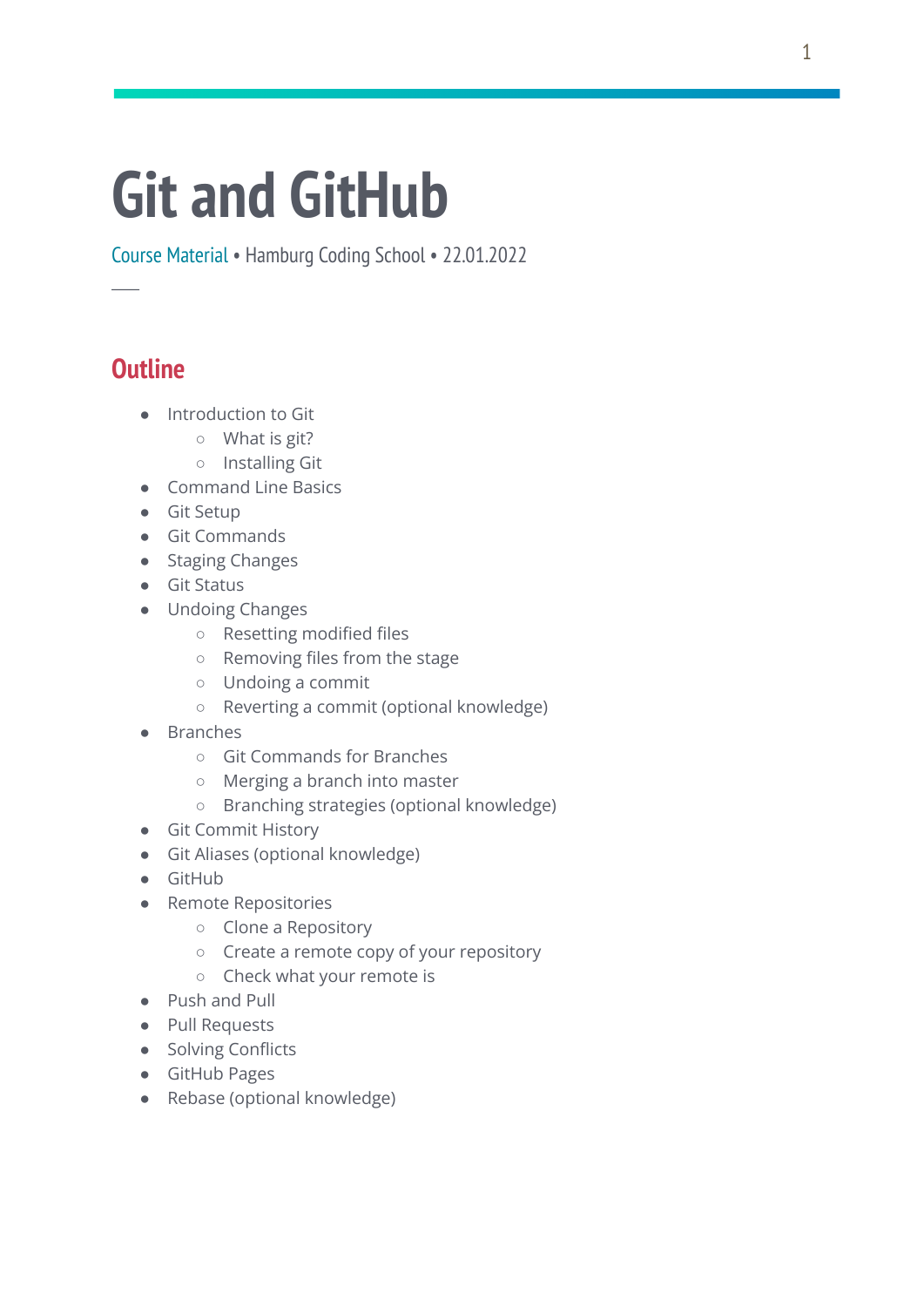# **Git & GitHub**

## Introduction to Git

What is git?

- Git is a tool for version control.
- It is used for collaborative work on the same code base.
- Example:

If the team that programs the game Super Mario works together, one developer wants to edit the shape of the clouds, and another wants to change the color of the tubes. Git makes it easy that they can both work on the same code simultaneously.

- All changes are saved in so-called **commits**.
- Many commits make up the **version history**, or **commit history**.



**Commit history** (source: [https://git-scm.com/book/en/v1/Getting-Started-About-Version-Control\)](https://git-scm.com/book/en/v1/Getting-Started-About-Version-Control)

- Is git a language or a software? Git is a software.
- Git runs on the command line.
- There are applications with a graphical user interface, but for this workshop, we will use the command line.

## Installing Git

Check if git is already installed:

```
$ git --version
git version 2.17.2 (Apple Git-113)
```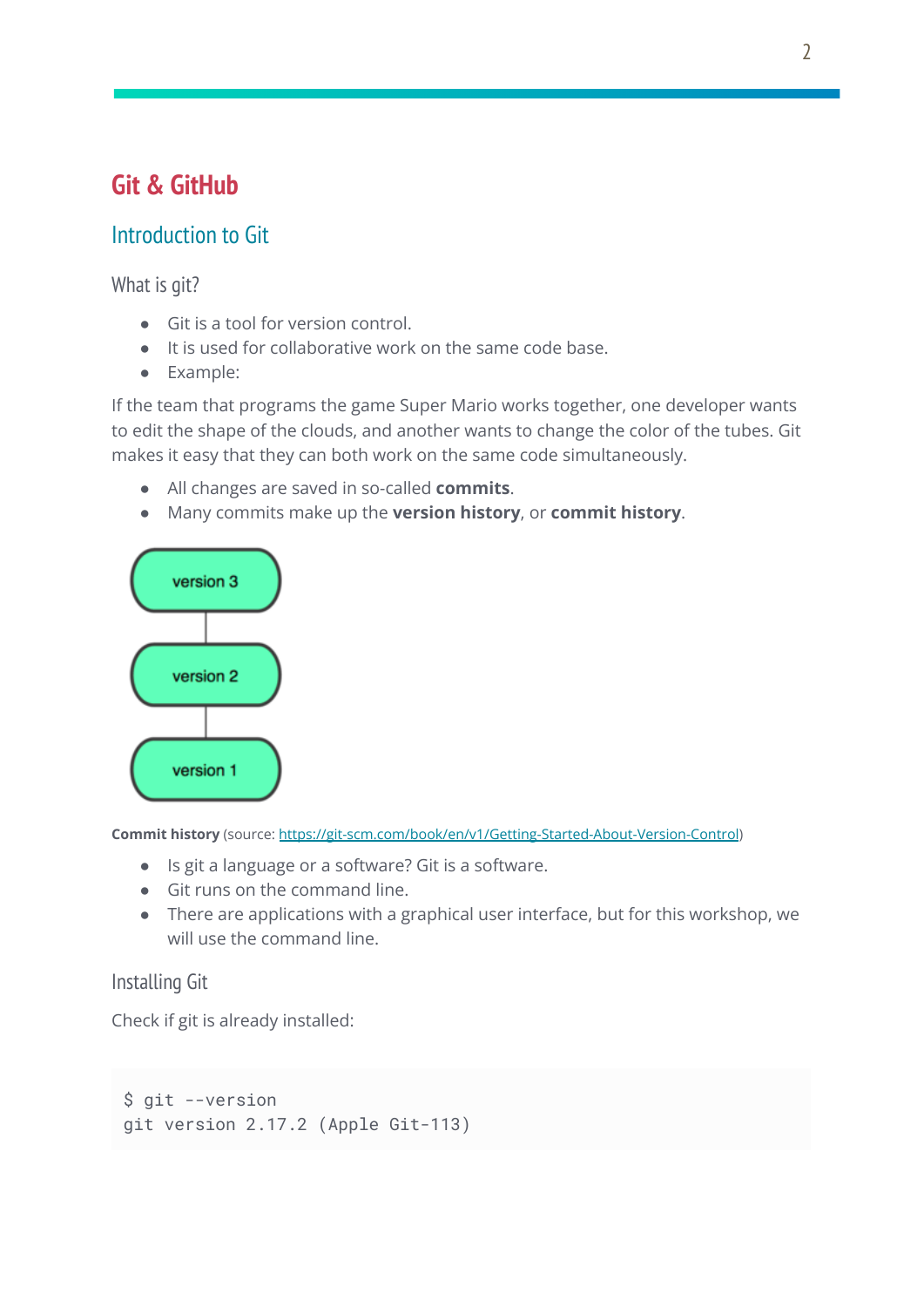On Mac:

We need **homebrew**. Check if you have it installed:

```
$ brew --version
Homebrew 1.8.3
```
If this gives an error, you need to install homebrew: <https://brew.sh/>

```
/usr/bin/ruby -e "$(curl -fsSL
https://raw.githubusercontent.com/Homebrew/install/master/install)
\bar{\rm H}
```
Then install git with homebrew like this:

\$ brew install git

Verify if the installation was successful:

```
$ git --version
git version 2.17.2 (Apple Git-113)
```
On Windows:

Download and install git: <https://gitforwindows.org/>

Open a command prompt and verify if git was successfully installed:

\$ git --version git version 2.9.2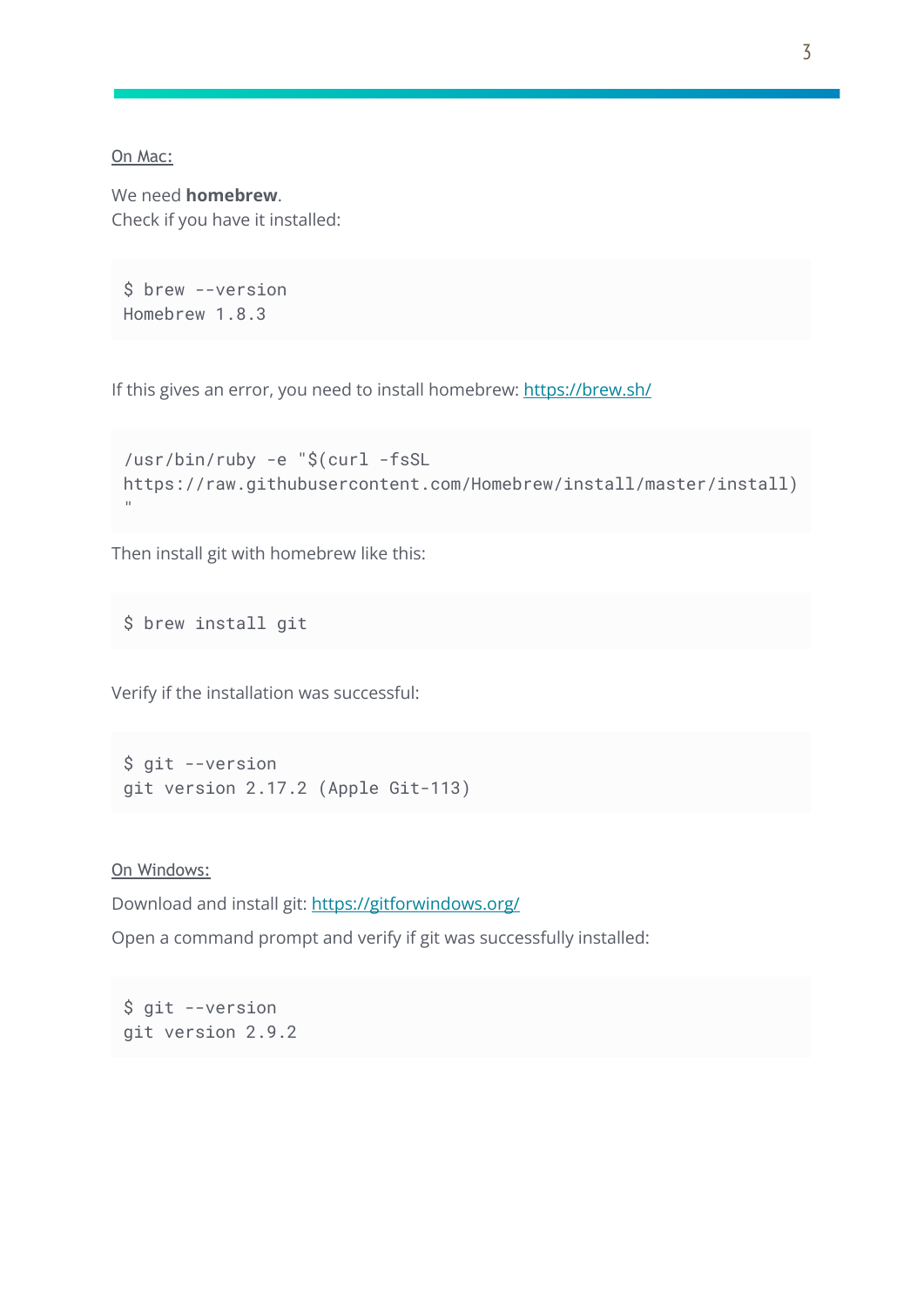## Command Line Basics

For this, you can use the Terminal (on Mac), or the Command Prompt (on Windows), or use the Terminal in Visual Studio Code.

| cd <directory></directory>       | Navigate into a directory                               |
|----------------------------------|---------------------------------------------------------|
| $cd \ldots$                      | Navigate up to the parent directory                     |
| mkdir <directory></directory>    | Create a new directory                                  |
| touch <file></file>              | Create a new file (Mac/Linux)                           |
| type nul > file.txt              | Create a new file (Windows)                             |
| $\mathsf{ls}$                    | List all files and directories in the current directory |
| rm <file folder="" or=""></file> | Delete a file or folder (Mac/Linux)                     |
| rmdir <folder></folder>          | Delete a folder (Windows)                               |
| del <file></file>                | Delete a file (Windows)                                 |
| $rm -r$ <folder></folder>        | Delete a folder and all contents (Mac/Linux)            |
| rmdir /S <folder></folder>       | Delete a folder and all contents (Windows)              |

#### **Tip:**

If you want to know what a command does, type it in: [https://explainshell.com.](https://explainshell.com/) It will give you an explanation and a breakdown of all commands and parameters.

## Git Setup

If you use git for the first time, you need to set up a few things before you start:

- Define the user name
- Define your email

This is needed so that git has information about the author of the changes.

You do this with the following commands:

```
$ git config --global user.name "John Doe"
$ git config --global user.email johndoe@example.com
```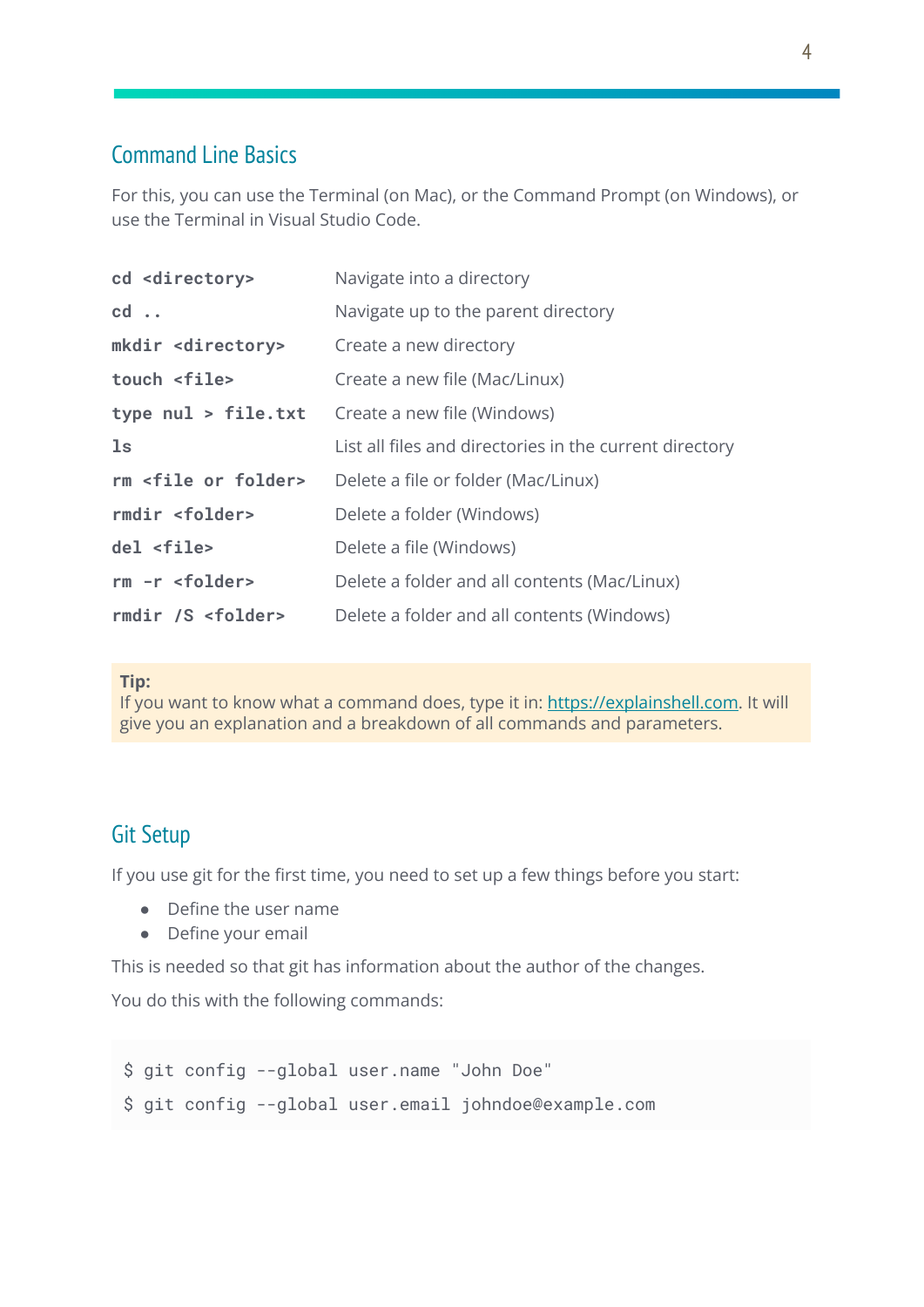If you want to see the user name and email you defined, you can use:

\$ git config --list --show-origin

You can also do these things by editing this file: **~/.gitconfig**

(Your **.gitconfig** file is in your home folder. It is a hidden file, so you need to configure your computer to show hidden files.)

#### **More information:**

To read more about git configuration and where global and local (project specific) configuration is stored, go to: <https://git-scm.com/book/en/v2/Getting-Started-First-Time-Git-Setup>

## Git Commands

| git init                      | Create a new git project / initialize git                                                                                                                                                      |
|-------------------------------|------------------------------------------------------------------------------------------------------------------------------------------------------------------------------------------------|
| git status                    | What's the status in this git project?<br>Green: it is staged for commit (git knows this change)<br>Red: it has not been staged and would not be committed<br>(explained below in more detail) |
| git diff                      | See what changed                                                                                                                                                                               |
| git add <filename></filename> | Add a change to git for the next commit.<br>This command stages the changed file for the next commit.                                                                                          |
| git add.                      | Add all files that you have been working on.                                                                                                                                                   |
| git commit                    | Make a git commit                                                                                                                                                                              |

This will open **vim**. Write the commit message and close with **:x**. If you don't want to use vim, you can use the command:

**git commit -m "Your commit message"**

#### **Best Practice:**

Choose a simple commit message that describes precisely what has been changed.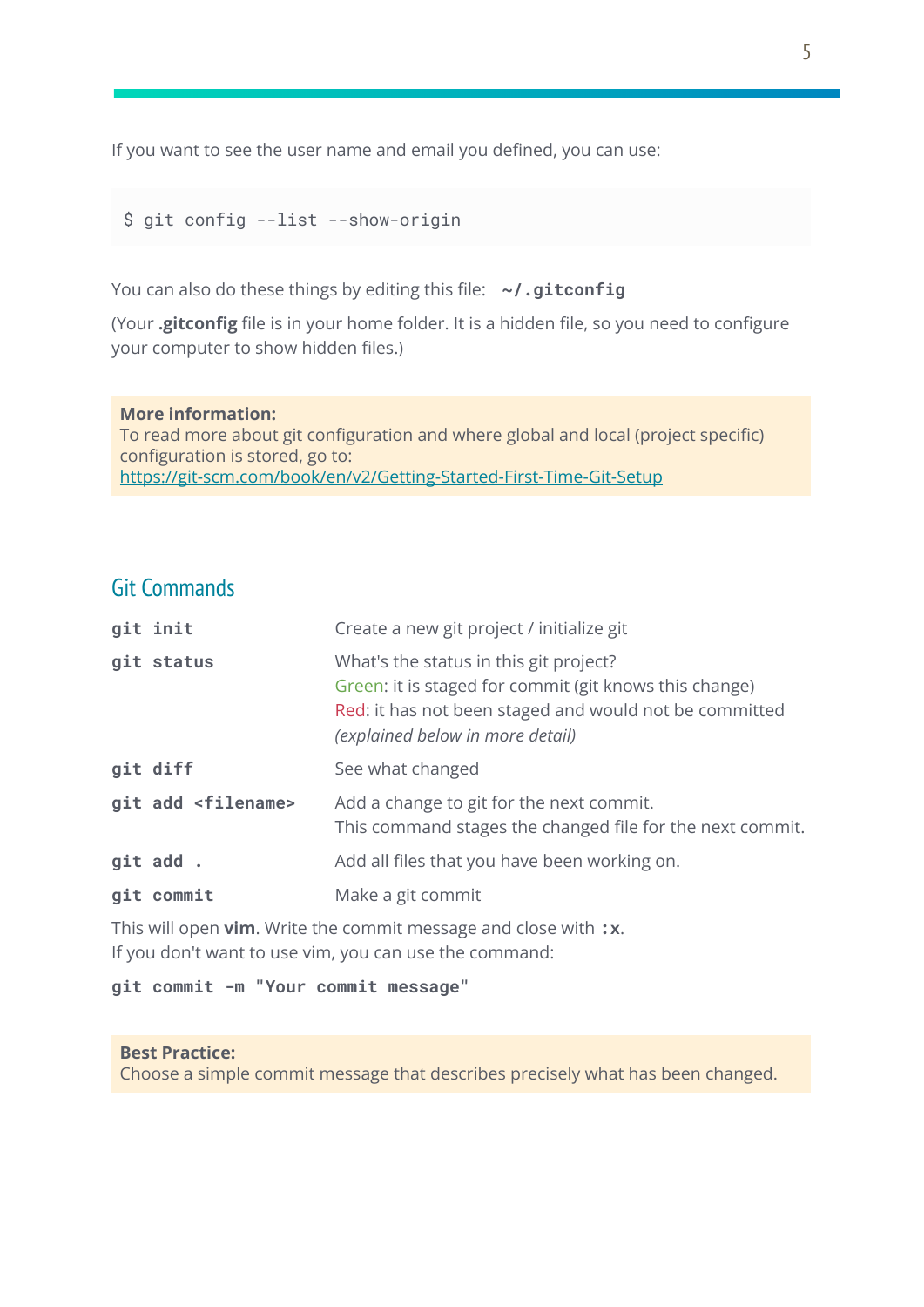| git log    | See the history of commits |
|------------|----------------------------|
| git --help | Get help (read the manual) |

#### **Official Documentation:**

You can look up all git commands here: <https://git-scm.com/docs>

## Staging Changes

Before doing a commit, you have to collect all your changes that you want to commit on the *stage*. You can say: you need to *stage* them.

You do that with the **git add** command.

Files that are staged are marked **green**.

If you then use the **git commit** command, all changes that were on the stage will be put into that commit.

## Git Status

Git knows four different states of files:

- 1. Untracked
- 2. Unmodified
- 3. Modified
- 4. Staged

If you create a new file locally, it is first *untracked*. Git knows that it is there, but it won't do anything with it.

If you **add** a file with the **git add** command, the file gets *staged*. You can also say, you put it *on the stage*. It means that git knows the file, has collected all changes and will include them in the next commit.

If you **commit** your changes with the **git commit** command, everything on the stage will be put in a new commit. This will be added on top of your commit history. All changes that you committed now have the status *unmodified*.

If you now change a file that has been added or committed before, git will know that there are changes that are not on the stage, i.e. the file is *modified*.

You can always check the status of your files with **git status**.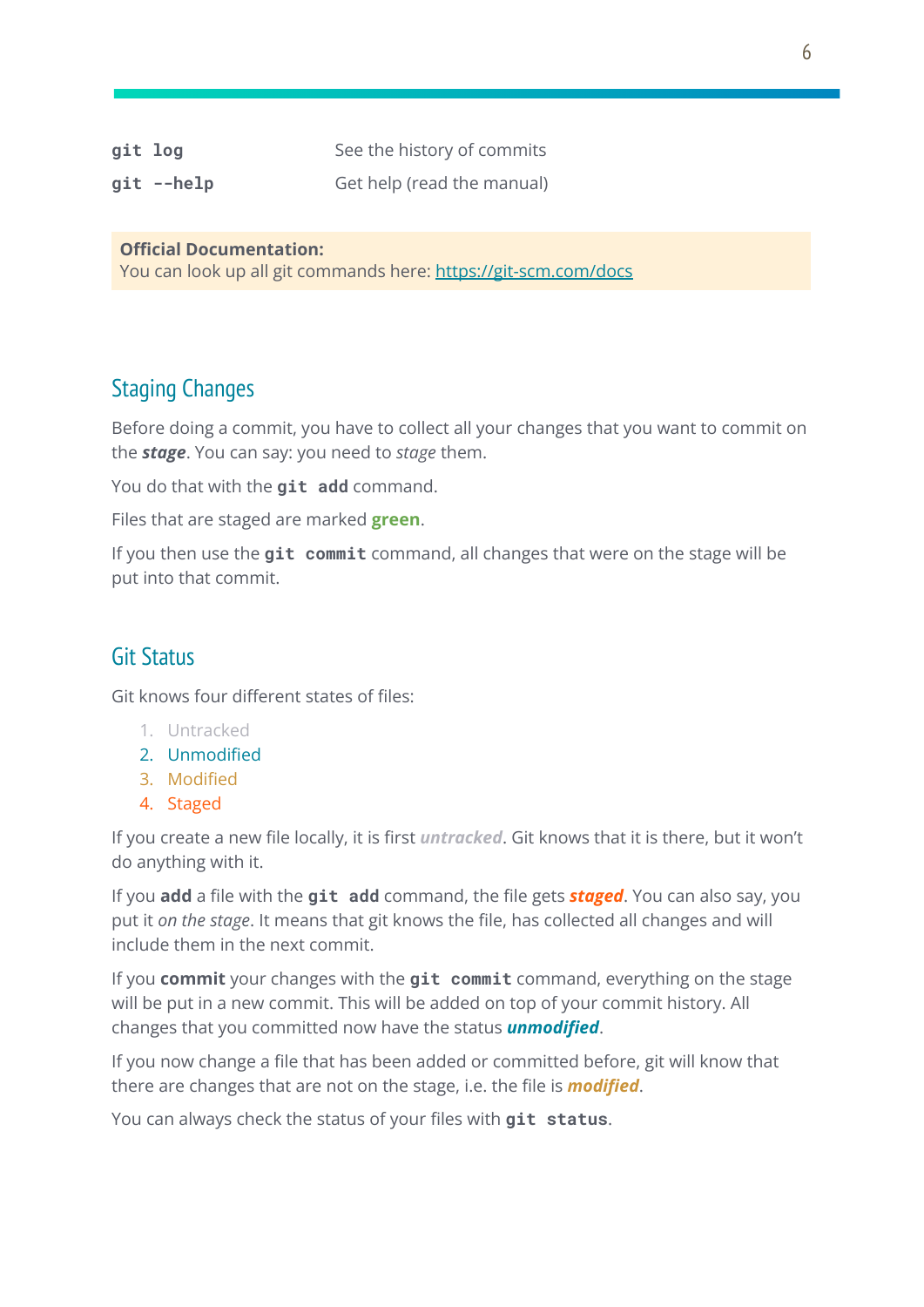

```
The File Status Lifecycle
(source: https://git-scm.com/book/en/v2/G)it-Basics-Recording-Changes-to-the-Repository
```
## Undoing Changes

Resetting Modified Files:

If you want to undo local changes, i.e. revert changes of *modified* files, you can do that with the command:

```
git checkout -- <file>
```
If you want to discard all changes in all modified files, you can use:

```
git checkout -- .
```
The dot is a shortcut for all files.

Removing files from the stage:

If you have *staged* files, but you don't want to commit them, you can remove them from the stage with:

```
git reset HEAD <file>
```
Or if you want to remove all files from the stage: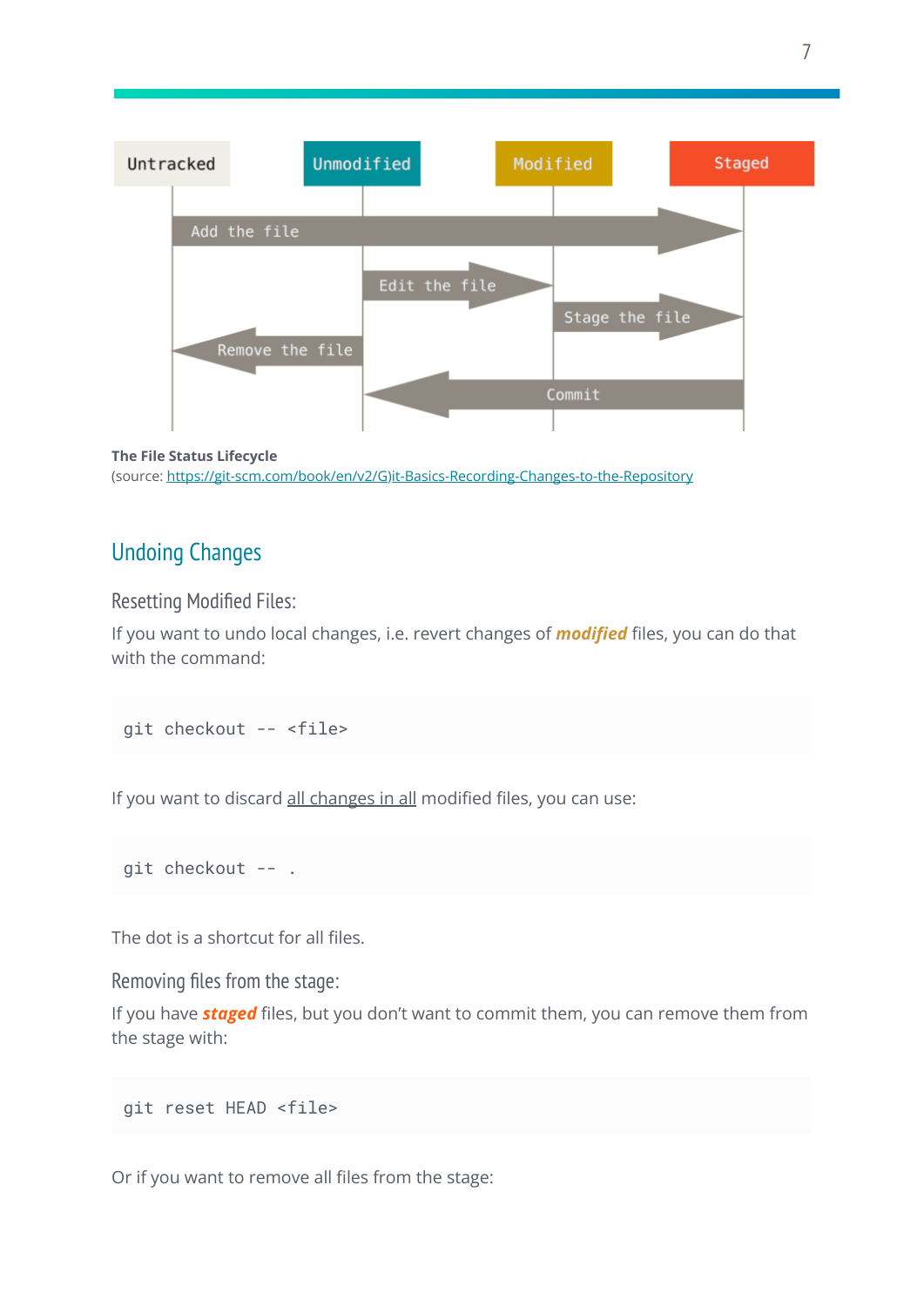git reset HEAD .

Undoing a commit:

You can undo the last commit by resetting it:

```
git reset --soft HEAD~1
```
The **--soft** flag has the effect that all changes of your last commit are not deleted, but they are now uncommitted modified files.

If you are sure that you want to delete all changes of the last commit and never see them again, you can use the **--hard** flag instead:

```
git reset --hard HEAD~1
```
The tilde **~** sign followed by a **1** means: take the HEAD (your current position in the git history) and reset one commit from there.

Reverting a Commit (Optional Knowledge):

Instead of resetting a commit, you can also revert a commit.

The difference is: if you reset a commit, you remove it; if you revert a commit, you add an additional commit to the history that undoes the changes.



**Reverting vs. Resetting** (Source: [https://alexdiliberto.com/talks/all-things-git/\)](https://alexdiliberto.com/talks/all-things-git/)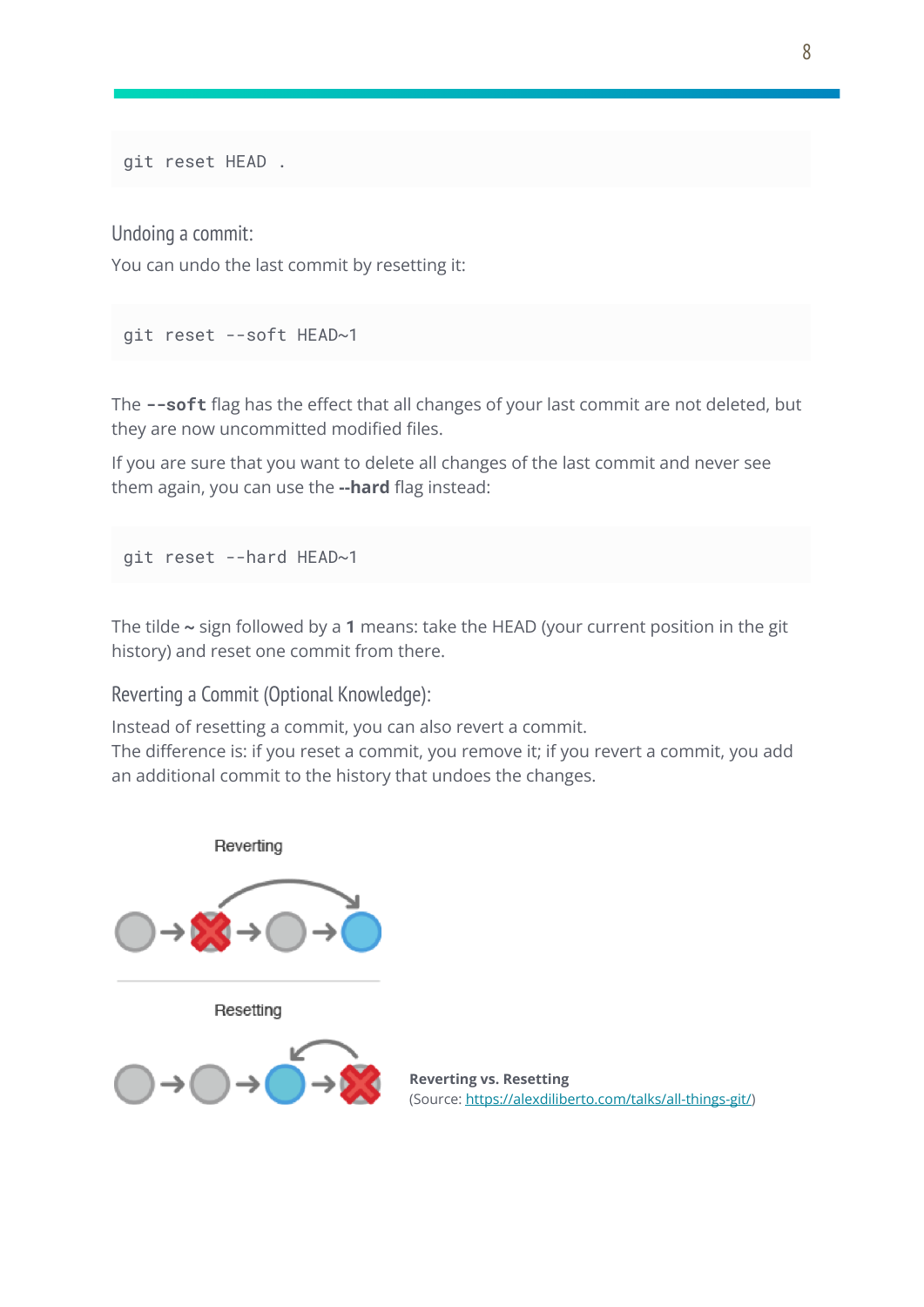#### **Reset**

You use this when:

● You want to undo the last commit(s).

#### **Revert**

You use this when:

- You want to undo a commit that is several commits back in the commit history.
- It is important that you see the moment in the commit history when the revert has been done (may be important in large projects with many developers).

## **Branches**

If you want to collaborate on the same code base, you use branches, so everyone can commit changes independently.

A branch is a string of commits that is independent of the other commits.



#### **Example:**

In the Super Mario development team, we have a current status of the published game. That's on the *master* branch.

The developer who wants to change the cloud, creates a branch called *cloud* and makes his commits there.

The developer who wants to change the tube, creates a branch called *tube* and makes his commits there.

When they are done, each developer merges his changes into the master branch.

This results in a commit history with multiple branches. The **master** branch is usually the default branch.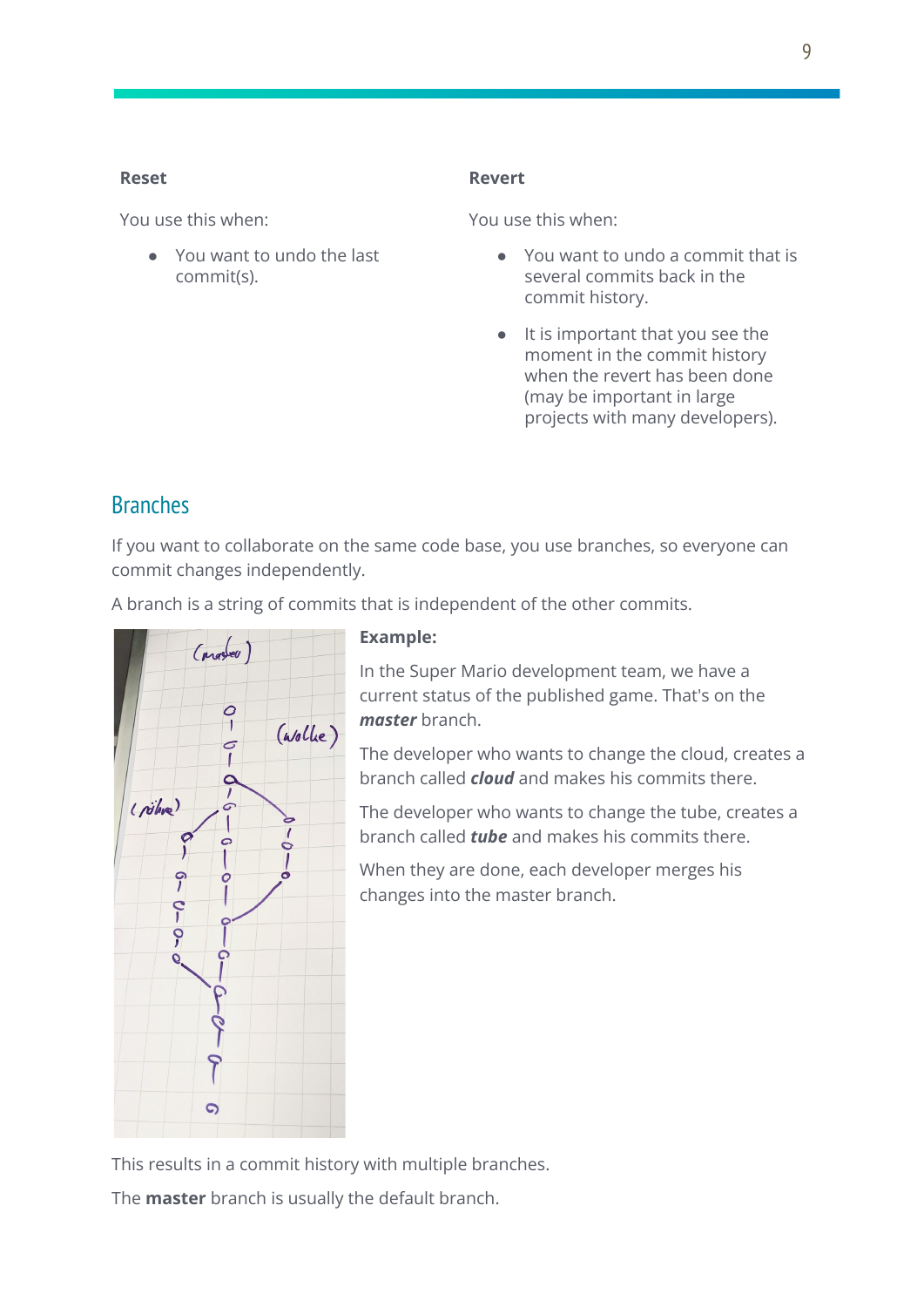If you want to make changes independently from the other developers, you create a branch. When you are done, these can be merged back to the master branch.

#### Git Commands for Branches

| git branch                | Shows all existing branches,<br>marks the one you are on.                                        |
|---------------------------|--------------------------------------------------------------------------------------------------|
| git branch newbranch      | Creates a new branch called "newbranch".                                                         |
| git checkout newbranch    | Switches to the branch called "newbranch".                                                       |
| git checkout -b newbranch | Shorthand for the two above: creates a new branch<br>called "newbranch" and then switches to it. |
| git branch -d oldbranch   | Deletes the branch "oldbranch".                                                                  |

#### **Remember:**

Always make sure you are in the branch you want to be in, with: **git branch**

## Merging a branch into master First, you need to be on the master branch. **git checkout master** Then, you merge your branch into master. **git merge branchname** You don't need the merged branch anymore, **git branch -d branchname** so you can delete it.

#### **Best Practice:**

Always delete branches that you don't need anymore. The less branches you have, the better: it is much less confusing. Make it a habit to delete old branches before you create a new one.

#### **Note:**

You cannot delete a branch you are on. If you want to delete a branch, you need to be on a different branch.

If the branch is not fully merged yet, you get an error message. To delete the branch anyway, type:

#### **git branch -D branchname**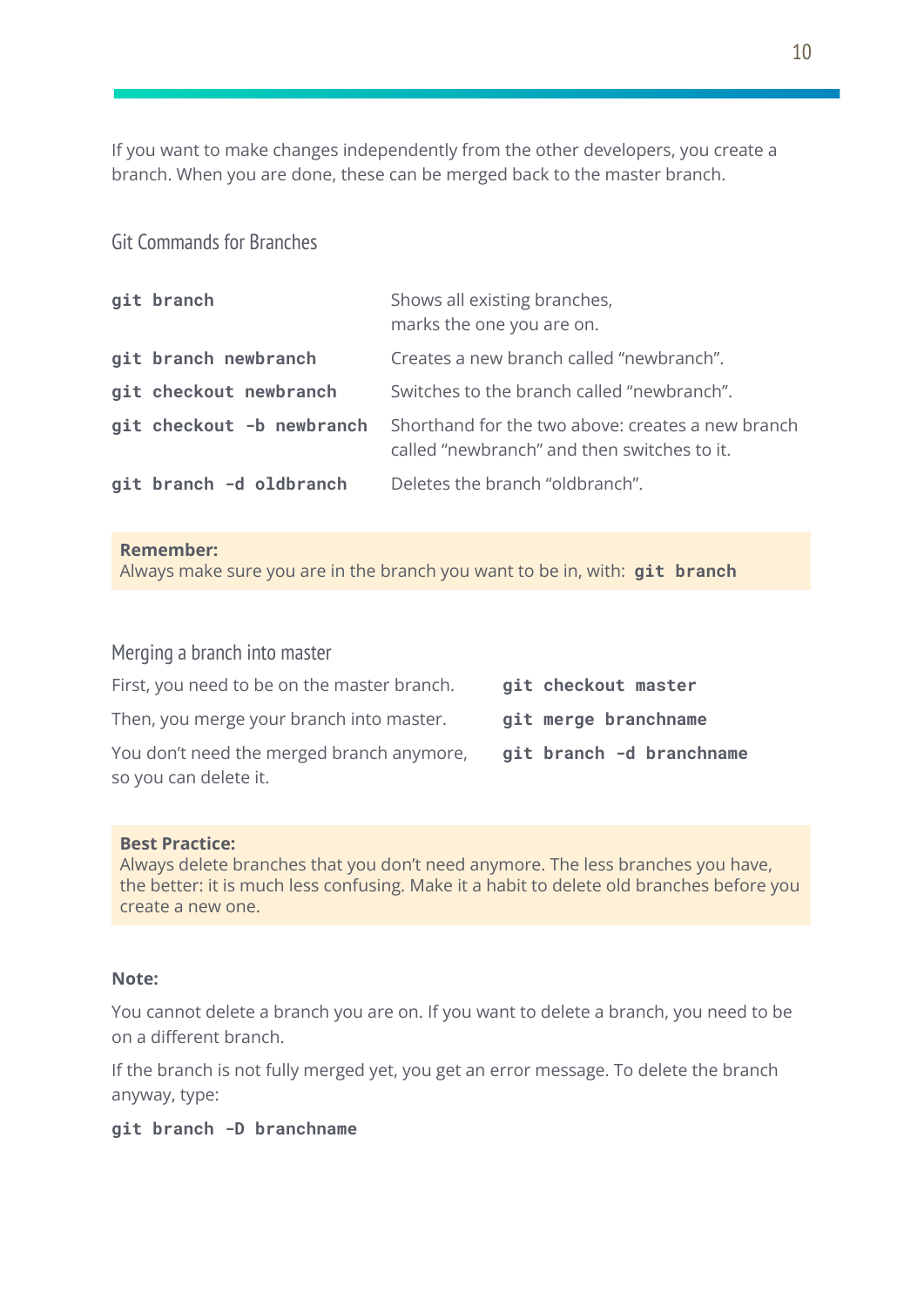#### **Best Practice:**

Give meaningful but short branch names. A branch name should describe the feature or bugfix you are working on.

You usually use minus "-" between words:

**user-login fix-404-error**

A common branch naming strategy is to use "feature/" or "bugfix/" as a prefix:

```
feature/user-login
bugfix/404-error
```
#### *Optional Knowledge:*

If your team uses a ticket system, e.g. *[Jira](https://www.atlassian.com/software/jira)*, you can use the project name and ticket number to identify the task you are working on. In this example, we use a project called WEBSITE:

**feature/WEBSITE-347-user-login bugfix/WEBSITE-348-404-error**

#### Branching Strategies (Optional Knowledge)

You can use git differently, depending on your team size. There are different branching strategies:

#### *If you work alone:*

It doesn't make so much sense to use a lot of branches. You can mainly use the master branch. It makes sense for larger changes to create branches, so you can continue working on the master branch, even though you are not finished with your work on the other branch.

#### *If you work in a team:*

You need multiple branches. The master branch is usually the one where the published version of your website or app is.

An example for a popular branching strategy for larger teams with continuous delivery:

<https://nvie.com/posts/a-successful-git-branching-model/>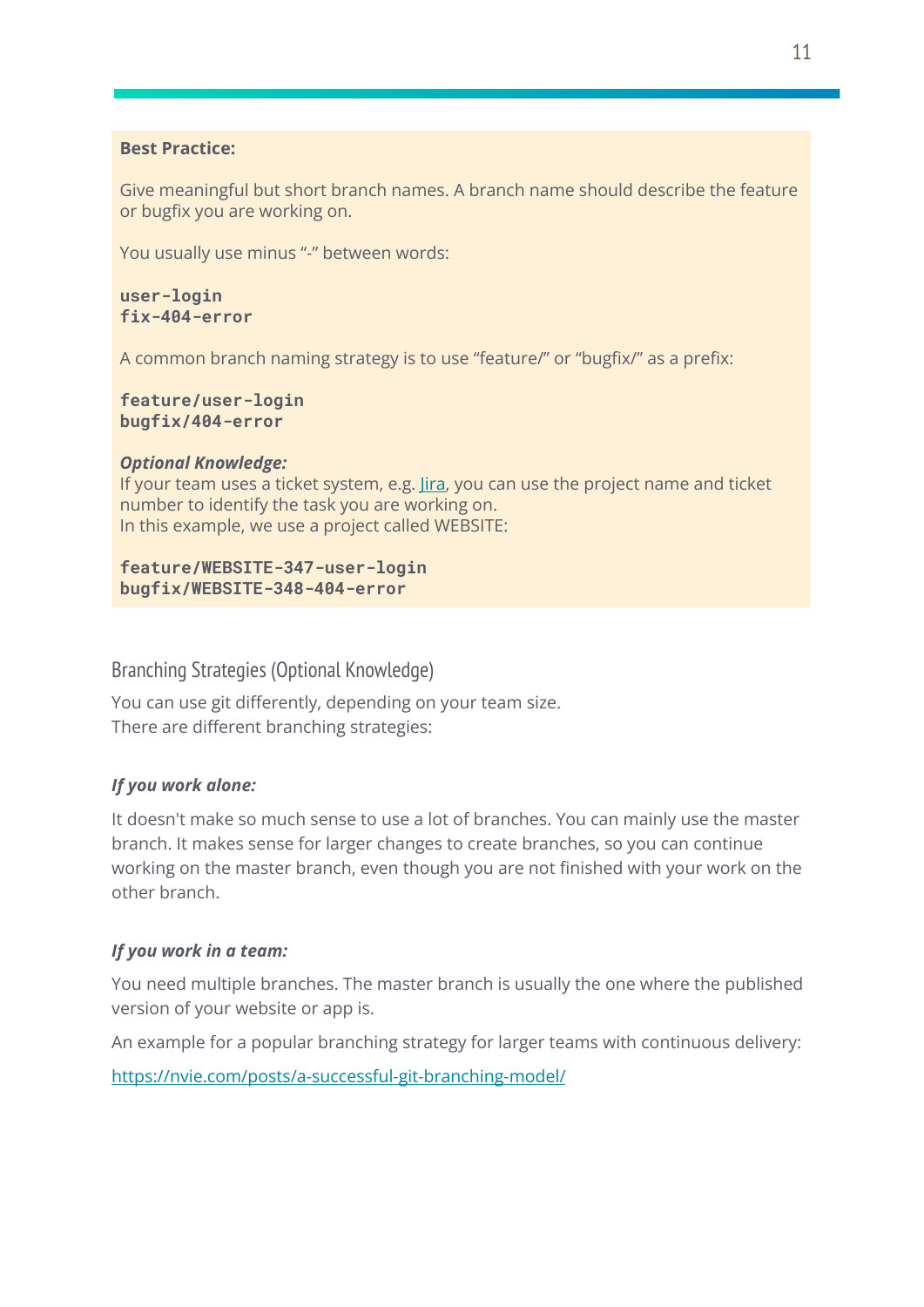## Git Commit History

It is a good idea to have a look at your git commit history on a regular basis. Showing the git history:

git log

This will look something like:

```
commit ca82a6dff817ec66f44342007202690a93763949
Author: Scott Chacon <schacon@gee-mail.com>
Date: Mon Mar 17 21:52:11 2008 -0700
   changed the version number
commit 085bb3bcb608e1e8451d4b2432f8ecbe6306e7e7
Author: Scott Chacon <schacon@gee-mail.com>
Date: Sat Mar 15 16:40:33 2008 -0700
   removed unnecessary test
commit a11bef06a3f659402fe7563abf99ad00de2209e6
schacon@gee-mail.com>
Date: Sat Mar 15 10:31:28 2008 -0700
   first commit
```
If the log is getting too long, git will show a colon **:** at the end. This means: you are in scroll mode. You can scroll down or up with your arrow keys.

Exit the scroll mode by typing **q**

To see only one line per commit, you can use:

\$ git log --pretty=oneline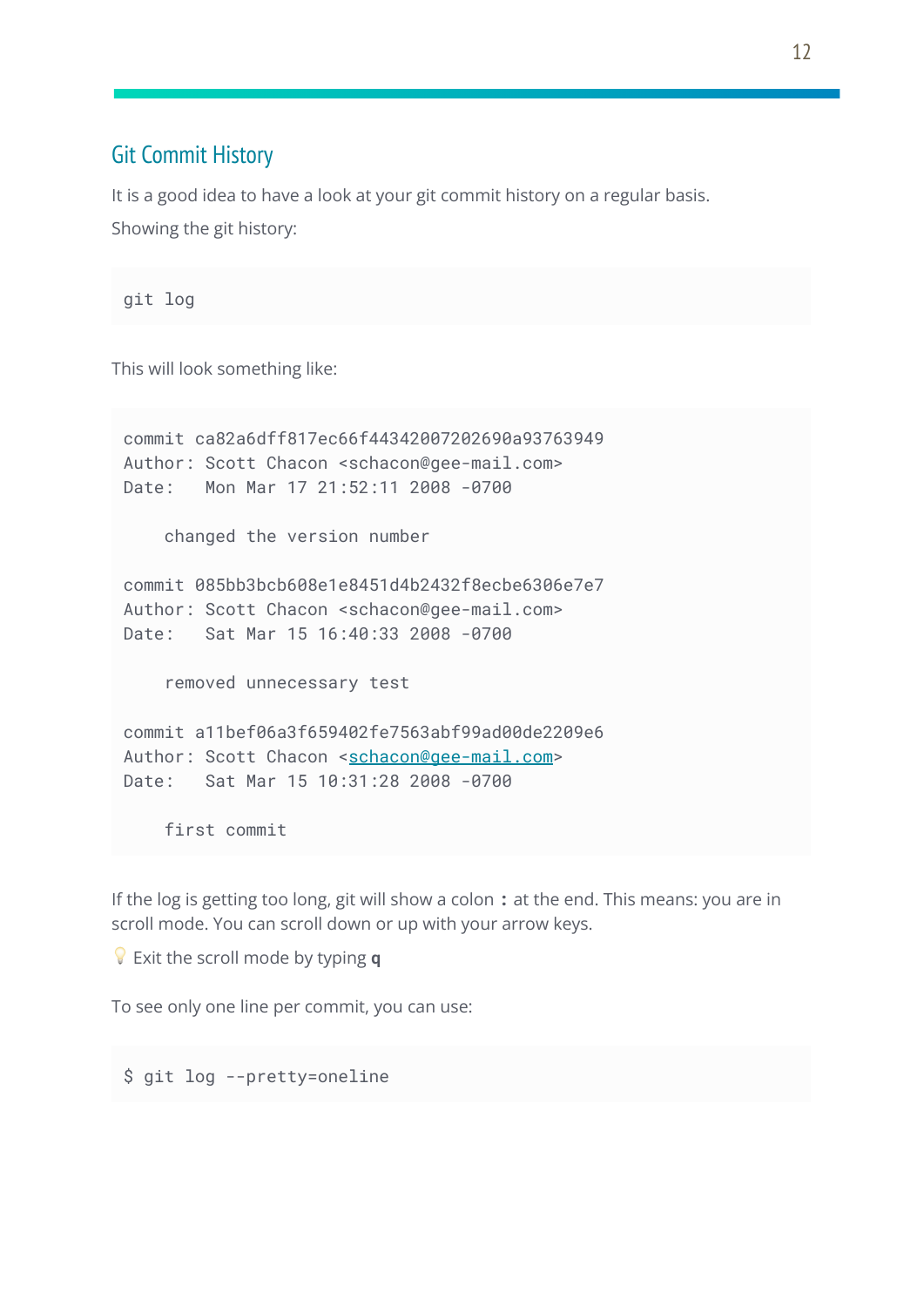Output:

```
ca82a6dff817ec66f44342007202690a93763949 changed version number
085bb3bcb608e1e8451d4b2432f8ecbe6306e7e7 removed unnecessary test
a11bef06a3f659402fe7563abf99ad00de2209e6 first commit
```
For a super pretty graph with colors, you can use this command:

```
git log --graph --pretty=format:'%Cred%h%Creset
-%C(yellow)%d%Creset %s %Cgreen(%cr) %C(bold blue)<%an>%Creset'
--abbrev-commit
```
Output:

```
* 2d3acf9 - (HEAD, master) ignore errors from SIGCHLD on trap (11 days ago) <Scott Chacon>
* 5e3ee11 - Merge branch 'master' of git://github.com/dustin/grit (2 weeks ago) <Scott
Chacon>
|\
| * 420eac9 - Added a method for getting the current branch. (3 weeks ago) <Scott Chacon>
* | 30e367c - timeout code and tests (3 weeks ago) <Scott Chacon>
* | 5a09431 - add timeout protection to grit (3 weeks ago) <Scott Chacon>
* | e1193f8 - support for heads with slashes in them (3 weeks ago) <Scott Chacon>
|/* d6016bc - require time for xmlschema (7 weeks ago) <Scott Chacon>
* 11d191e - Merge branch 'defunkt' into local (9 weeks ago) <Scott Chacon>
```
## Git Aliases (optional knowledge)

In git, you can save long commands under short names, creating your own shortcuts. These are called *aliases*.

In the example above, the command for making a pretty graph log is very long, so we want to create an alias for it. We do it like this:

```
$ git config --global alias.lg "log --color --graph
--pretty=format:'%Cred%h%Creset -%C(yellow)%d%Creset %s
%Cgreen(%cr) %C(bold blue)<%an>%Creset' --abbrev-commit"
```
What is happening here is: we save an alias called "**lg**" in the global git config file (see the **alias.lg** there?).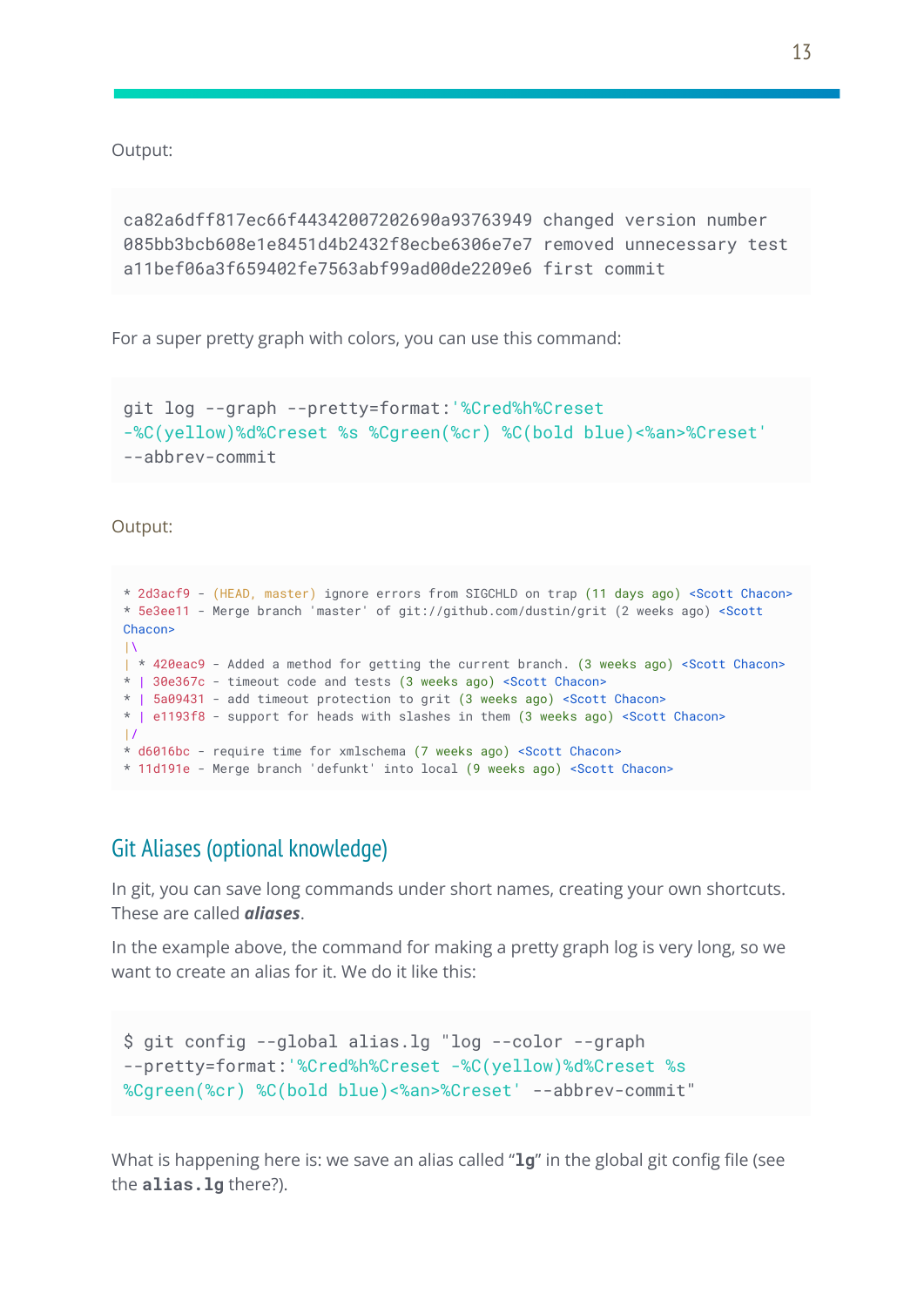Now we can use this on the command line like:

\$ git lg

It will output our pretty graph log just as the long command. To create your own git alias, you can use it like this:

\$ git config --global alias.lg "..."

In the double quotes you put your git command, just without "git" (everything after "git").

The git log color coding example is from here: <https://coderwall.com/p/euwpig/a-better-git-log>

## GitHub

While git is a software, **GitHub** is a platform to host your git repositories.

You can make it private (visible only for you) or public (visible for anyone, used for open source).

Git has a user interface that displays diffs and commits neatly.

<https://github.com/>

## Remote Repositories

#### *What is a repository?*

A git **repository** is a project, or the root folder of your project. If you used **git init** to initialize it, you created a repository.

Now, git is made so that many people can work on the same code base. This is realized by having a copy of the repository somewhere on a server, where everyone can access it. This copy is called: **remote**.

#### *What is a remote?*

Remote is your server where you store your git repository. With that, you synchronize your local repository that is on your laptop.

In our case, we will use **GitHub** as remote.

Clone a Repository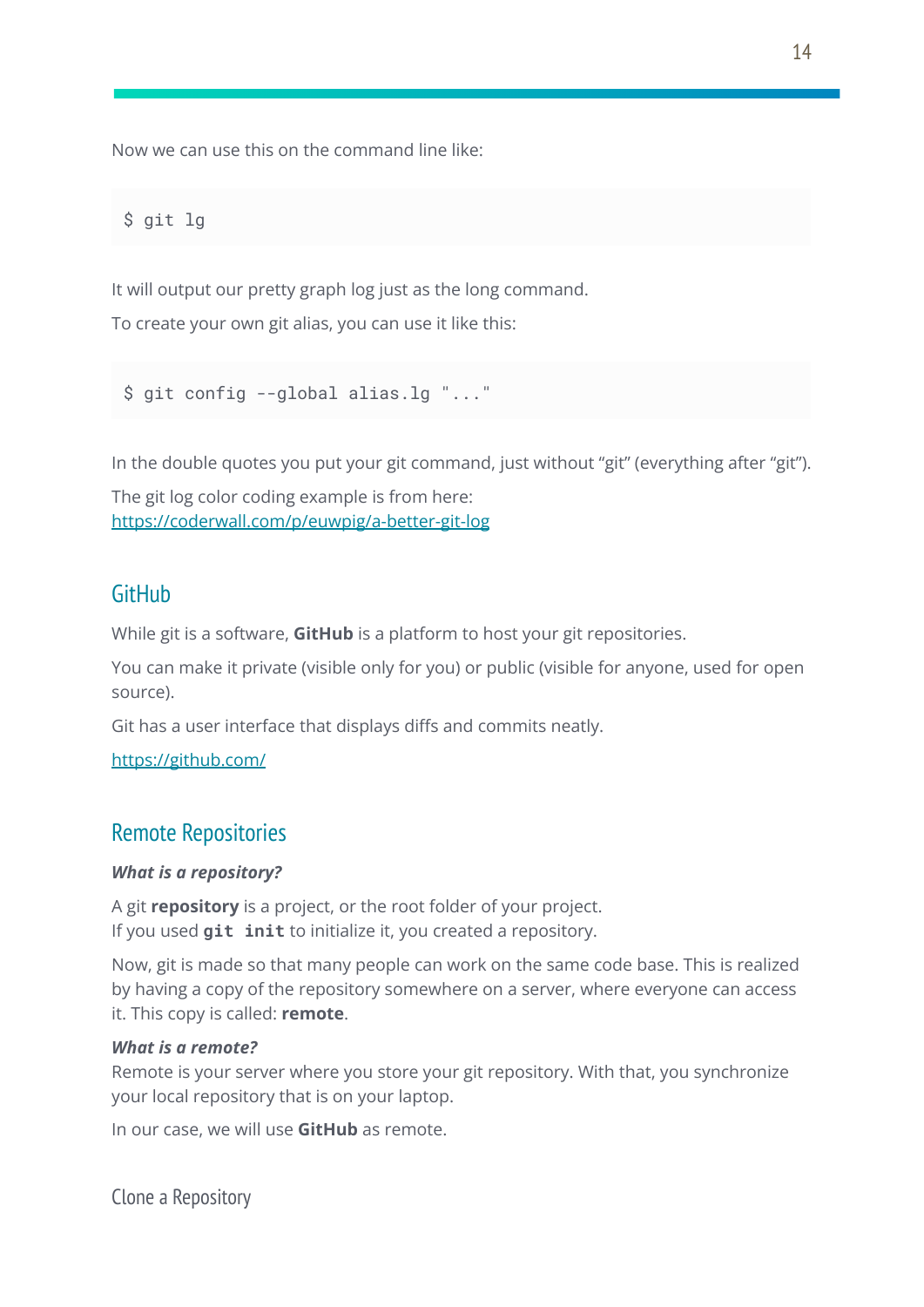Cloning means creating a copy of a remote repository.

\$ git clone <url of a remote repository>

Create a remote copy of your repository

- 1. Create an empty new repository on GitHub.
- 2. Upload your local repository to this new GitHub repository:

\$ git remote add origin <url to your GitHub repository>

Check what your remote is

Sometimes you want to check if you have a remote, or what your remote is. Remotes have a name, also called an *alias*, and a URL (the link to the remote).

To see if you have a remote, and what its alias is, use:

\$ git remote show

In our case, this shows **origin**. This is the name or alias for our remote server. That's the default name that every remote repository gets.

You usually leave it at that. Just if you want to add more remotes, you would use different names.

To see what the URL of the remote is, use:

\$ git remote show origin

This will show something like this:

```
* remote origin
```
Fetch URL: git@github.com:hamburgcodingschool/website.git Push URL: git@github.com:hamburgcodingschool/website.git HEAD branch: master

## Push and Pull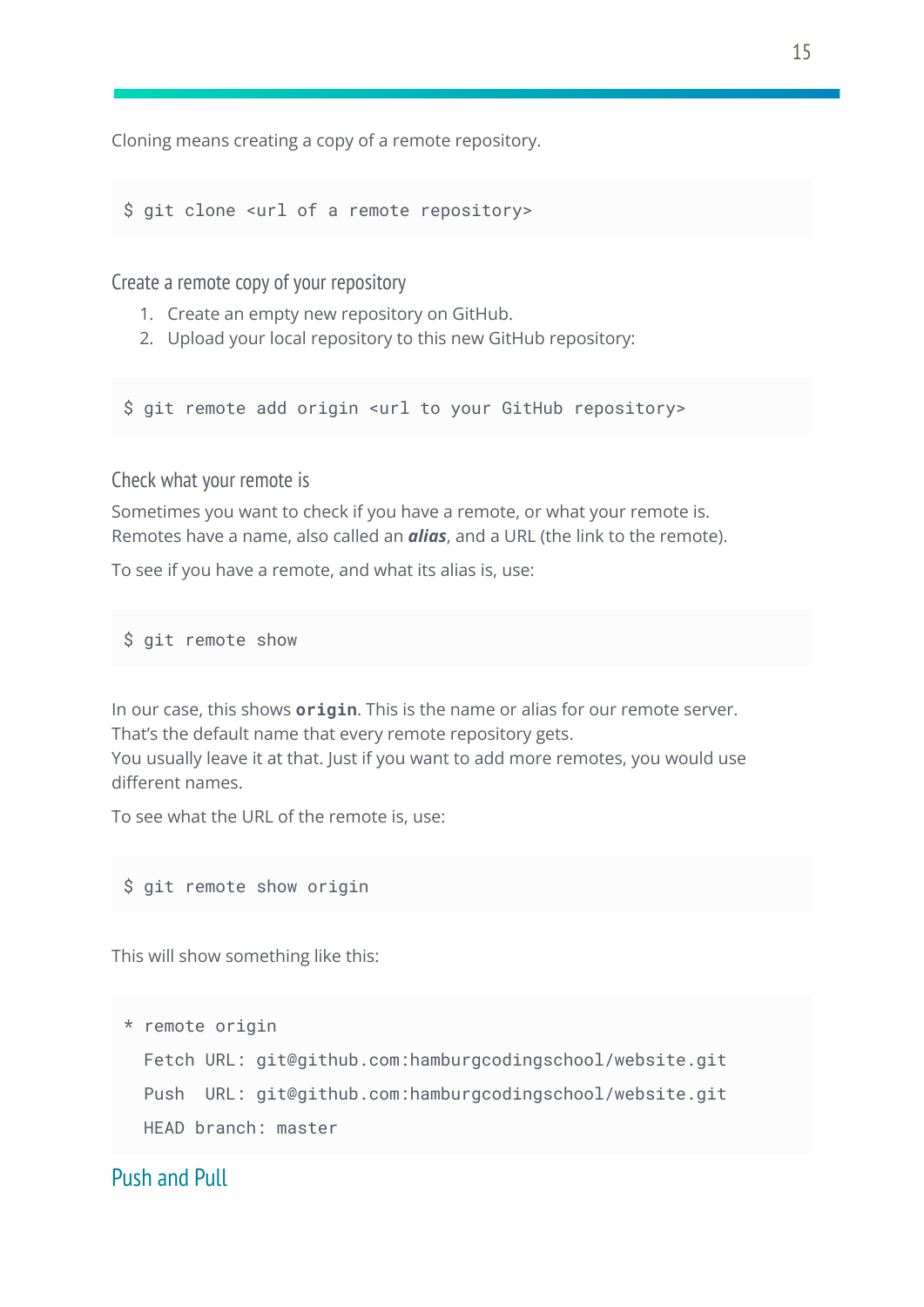To push your local, committed changes to your remote repository, use:

\$ git push

If your branch is new, you need to add something to upload it:

\$ git push -u origin <br />branch name>

To see if there are changes that someone else pushed to remote:

\$ git fetch

To pull these changes to your local repository:

\$ git pull

## Pull Requests

GitHub has a feature called **Pull Requests.**

A pull request is a request to merge a branch back to master (or back into the original branch where you branched it from).



The easiest way to create a Pull Request is to do so from the GitHub website.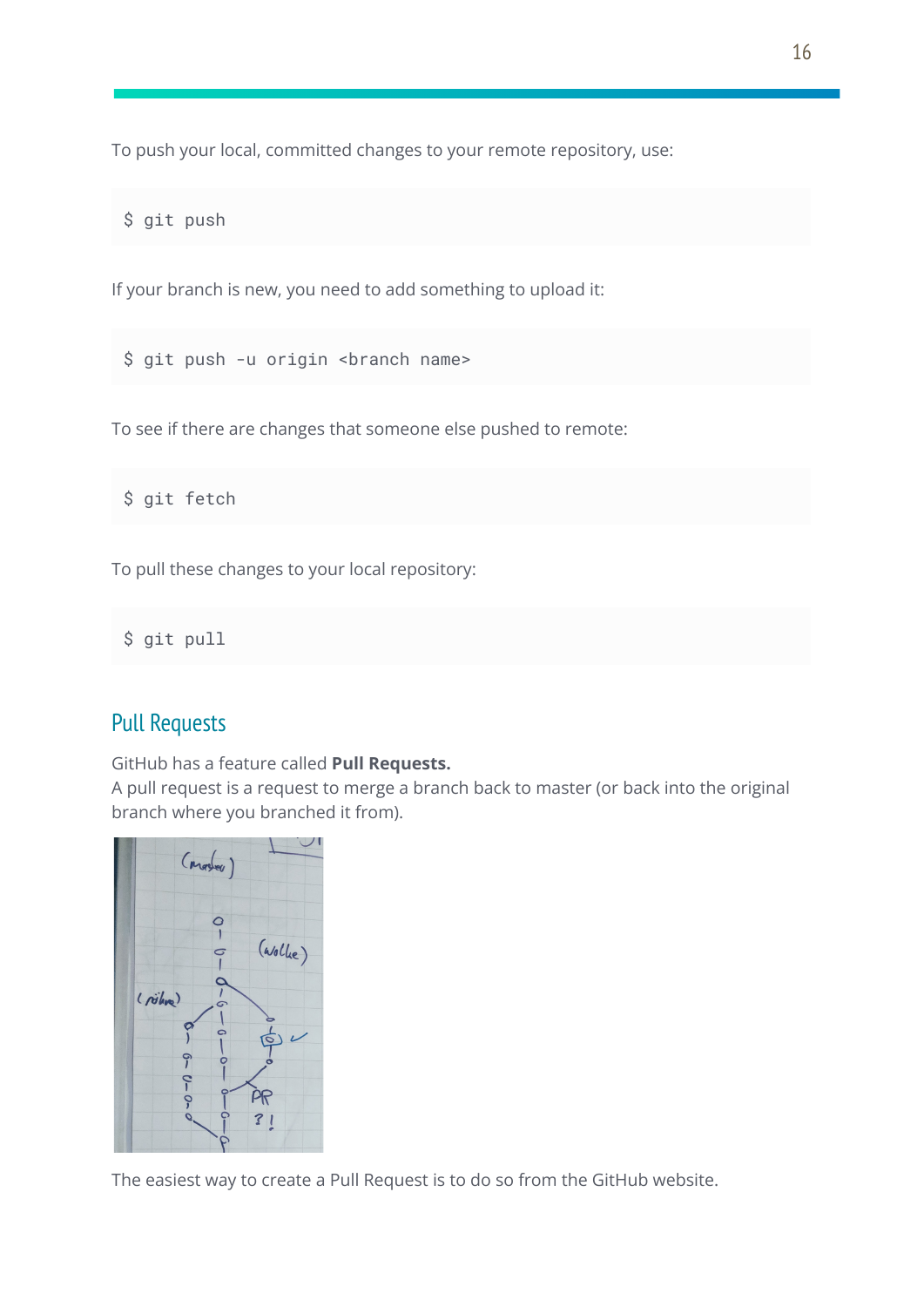For example, if you pushed something to a new branch, there will be a yellow button for creating a Pull Request on the main page of your GitHub repository.

Pull Requests are a good way to have your team mates look at your code before it is merged and do a **code review**.

#### **Pull Request Workflow:**

*On GitHub:*

- 1. Click on "Create pull request".
- 2. Check your changes below. Correct mistakes, if you find any, and push them again.
- 3. Give the pull request a meaningful title, and some description if it is a larger change.
- 4. Create the pull request.
- 5. Choose someone to give you a code review.
- 6. If they request changes, change your code and push again.
- 7. If they approve, click "Squash and merge." (If there are conflicts, solve them directly in GitHub if possible).
- 8. After merging, click "Delete branch" to delete the merged branch.

*Locally:*

- 1. Go to the master branch **git checkout master** 2. Get the new commits of the merged branch git pull
- 3. Delete the old branch **git branch -d oldBranch**
- 

## Solving Conflicts

There might be a situation where both your team mate and you changed the same file, and now you want to merge both changes into master.

Git cannot know which version has preference, because only humans may do that, so it tells you: there is a conflict.

On the command line, this looks something like this:

```
$ git checkout master
$ git merge iss53
Auto-merging index.html
CONFLICT (content): Merge conflict in index.html
Automatic merge failed; fix conflicts and then commit the result.
```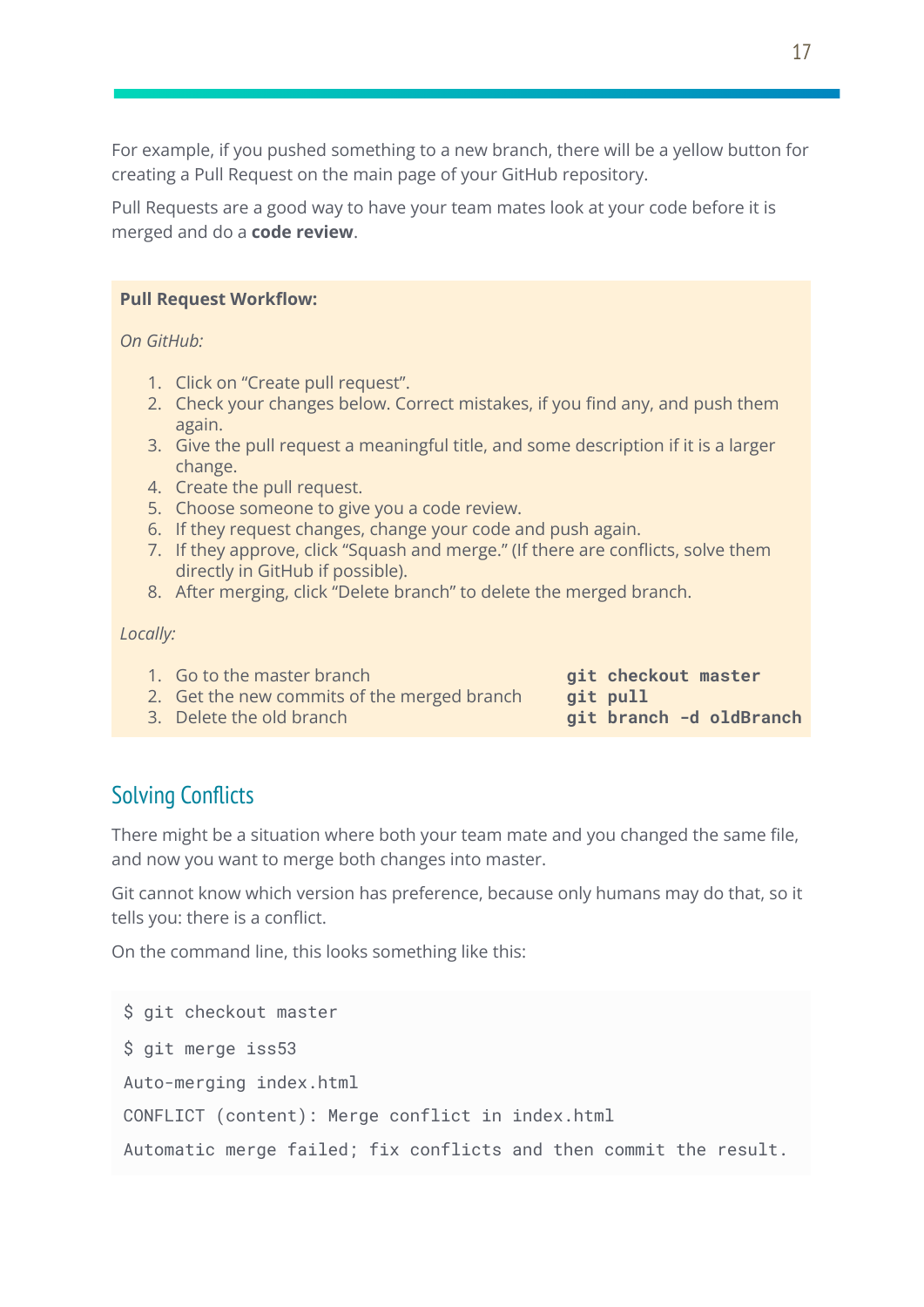In the file that has the conflict (here: index.html), it marks the conflict something like this:

```
<<<<<<< HEAD:index.html
<div id="footer">contact : email.support@github.com</div>
=======
<div id="footer">
please contact us at support@github.com
\langlediv>>>>>>>> iss53:index.html
```
Both changes have changed the same line. Now you need to erase everything except the change that you want to keep. If you prefer the second version, it should now look like this:

```
<div id="footer">
please contact us at support@github.com
\langlediv>
```
Then you add the file: **git add index.html** And then you do: **git commit**

This is how git conflicts are solved.  $\blacklozenge$ 

**More Information:** To read more about solving conflicts in git, refer to: <https://git-scm.com/book/en/v2/Git-Branching-Basic-Branching-and-Merging>

## GitHub Pages

You can use GitHub for publishing your website.

GitHub Pages is some sort of web space. It works with GitHub.

Instead of FTP and using a web server, we can use GitHub Pages.

For that, the repository needs to be public, or else you need to have a Pro account.

You can make a repository public on **Settings** > **Danger zone**.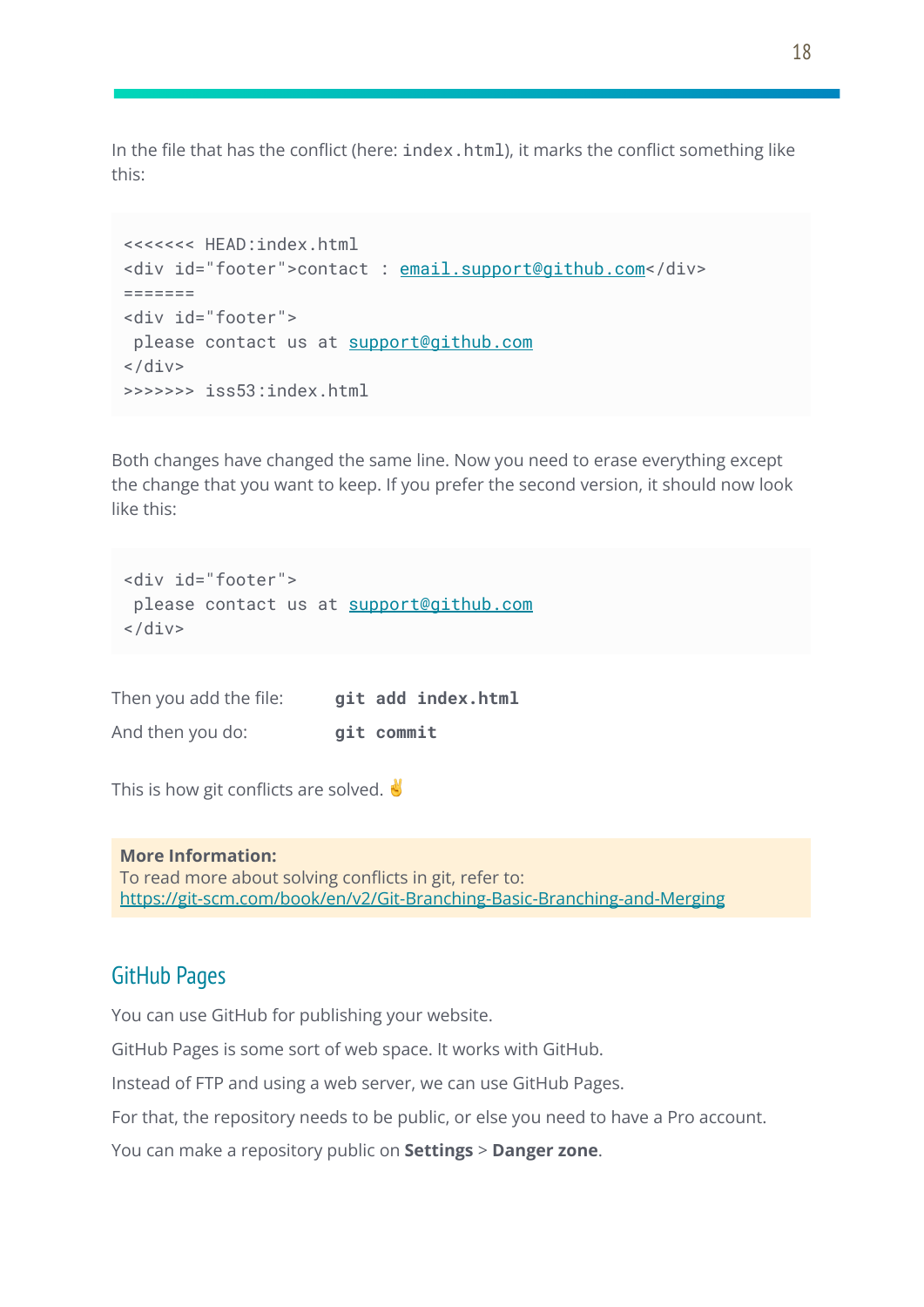## Rebase (optional knowledge)

Sometimes you have the following situation:

Your branch has changes, but master also has changes.

You don't want to merge master into your branch, but you want your branch to build on the newest commits on master.

With **rebase** you can take your branch and put it on the latest commits on master.

```
$ git rebase master
```
This means that you "rewrite history": the branch you are currently on will be "plucked out" and planted on top of the master branch.

**Watch out**: after a **git rebase master** you have to do a **git push -f** so that the remote is the same as yours locally.

Rebasing - Expert Mode <sup>o</sup> (optional knowledge)

There is also an interactive mode for rebasing. With that, you can make even more things with it, e.g. rewrite the commit history.

\$ git rebase HEAD~3 -i

This opens a vim editor, that looks something like this:

pick f7f3f6d changed my name a bit pick 310154e updated README formatting and added blame pick a5f4a0d added cat-file # Rebase 710f0f8..a5f4a0d onto 710f0f8 # ...

There you can, for example, squash multiple commits to one. You do this by changing the prefix which currently is pick.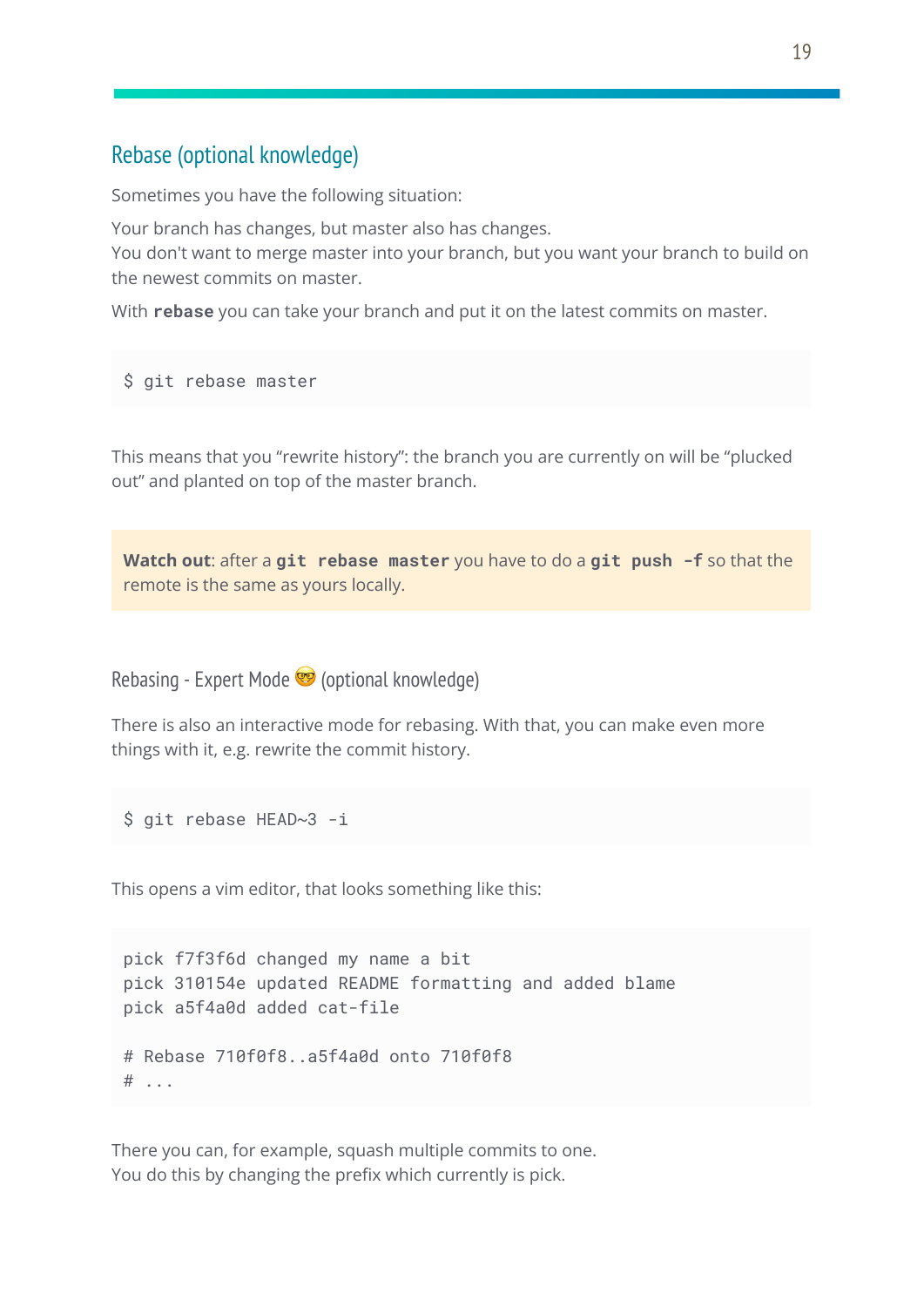| pick   | will keep that commit with that commit message.             |
|--------|-------------------------------------------------------------|
| amend  | will let you change the commit or commit message.           |
| squash | will put the changes in that commit into the one with pick. |
| drop   | lets the commit disappear, as if it was never there.        |

Close the vim editor with **:wq!**

If there are conflicts, you need to solve them manually. Once you did that, you add the files with **git add**, and then do:

\$ git rebase --continue

It is possible that you need to solve the same conflicts multiple times, because git takes each single commit and puts them into its new place.

**Rebasing is a difficult thing.** It can be a valuable skill knowing how to use rebase, but if you have little experience, it is ok to not know the details. It is totally ok to first try that together with a mentor or teacher.

#### **Ask us anytime if you need help!**

#### **More Information:**

Rebasing: <https://git-scm.com/book/en/v2/Git-Branching-Rebasing> Rewriting history: <https://git-scm.com/book/en/v2/Git-Tools-Rewriting-History>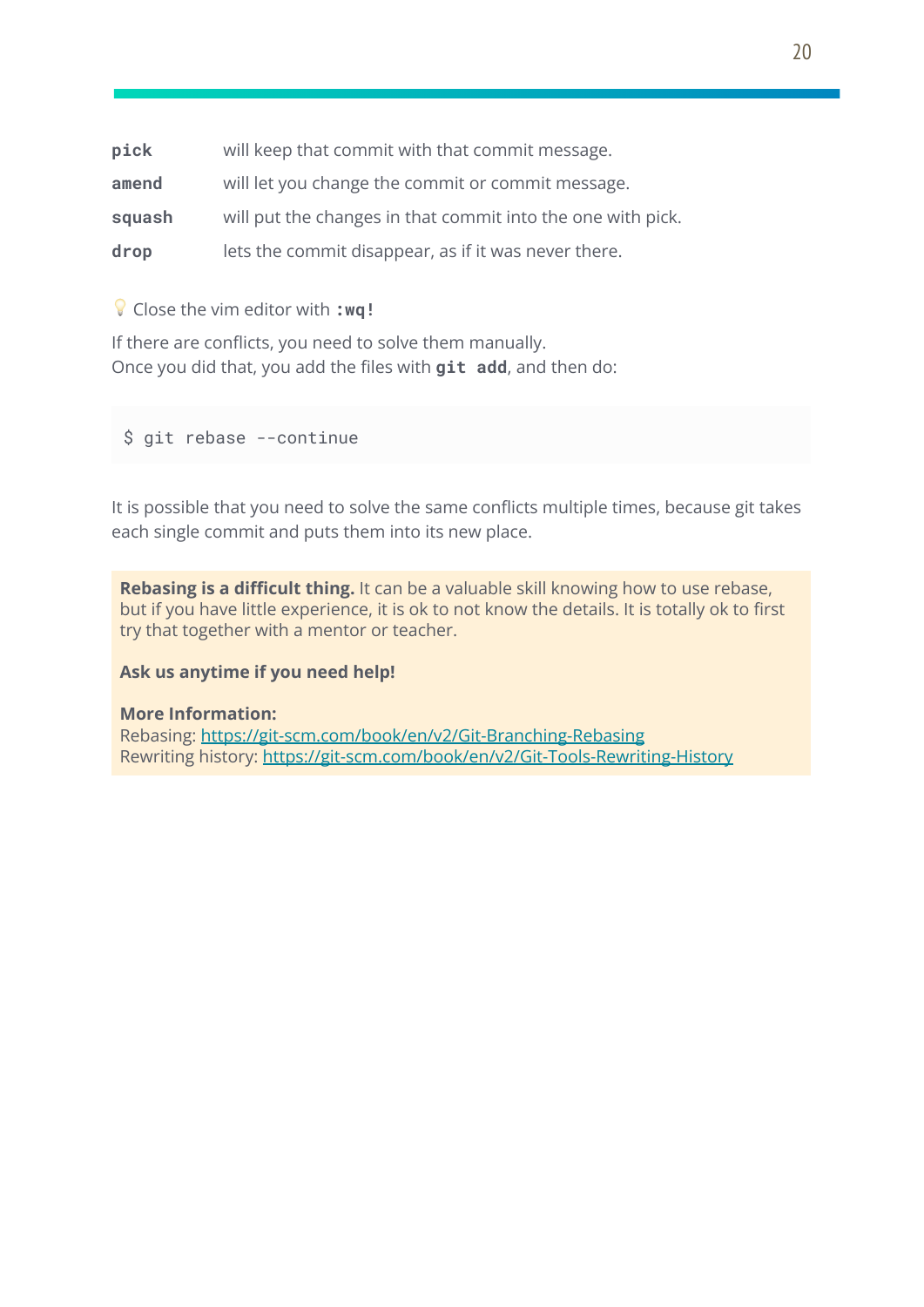# **Glossary**

| version control                     | A system that you can use to save versions of your files               |
|-------------------------------------|------------------------------------------------------------------------|
| commit                              | A version of your project                                              |
| version history /<br>commit history | The list of all versions of your project                               |
| repository                          | Your project                                                           |
| vim                                 | A text editor on the command line                                      |
| <b>HEAD</b>                         | Your current position in the git commit history / branches.            |
| remote                              | A remote repository that you can access via the internet.              |
| alias                               | 1. A custom shortcut for a command.<br>2. A short name for the remote. |

# General Commands for the Command Line

| cd <directory></directory>       | Navigate into a directory           |
|----------------------------------|-------------------------------------|
| $cd \ldots$                      | Navigate up to the parent directory |
| mkdir <directory></directory>    | Create a new directory              |
| touch <file></file>              | Create a new file (Mac/Linux)       |
| type nul > file.txt              | Create a new file (Windows)         |
| $\operatorname{\mathsf{ls}}$     | List all files and directories      |
| rm <file folder="" or=""></file> | Delete a file or folder (Mac/Linux) |
| rmdir <folder></folder>          | Delete a folder (Windows)           |
| $del$ <file></file>              | Delete a file (Windows)             |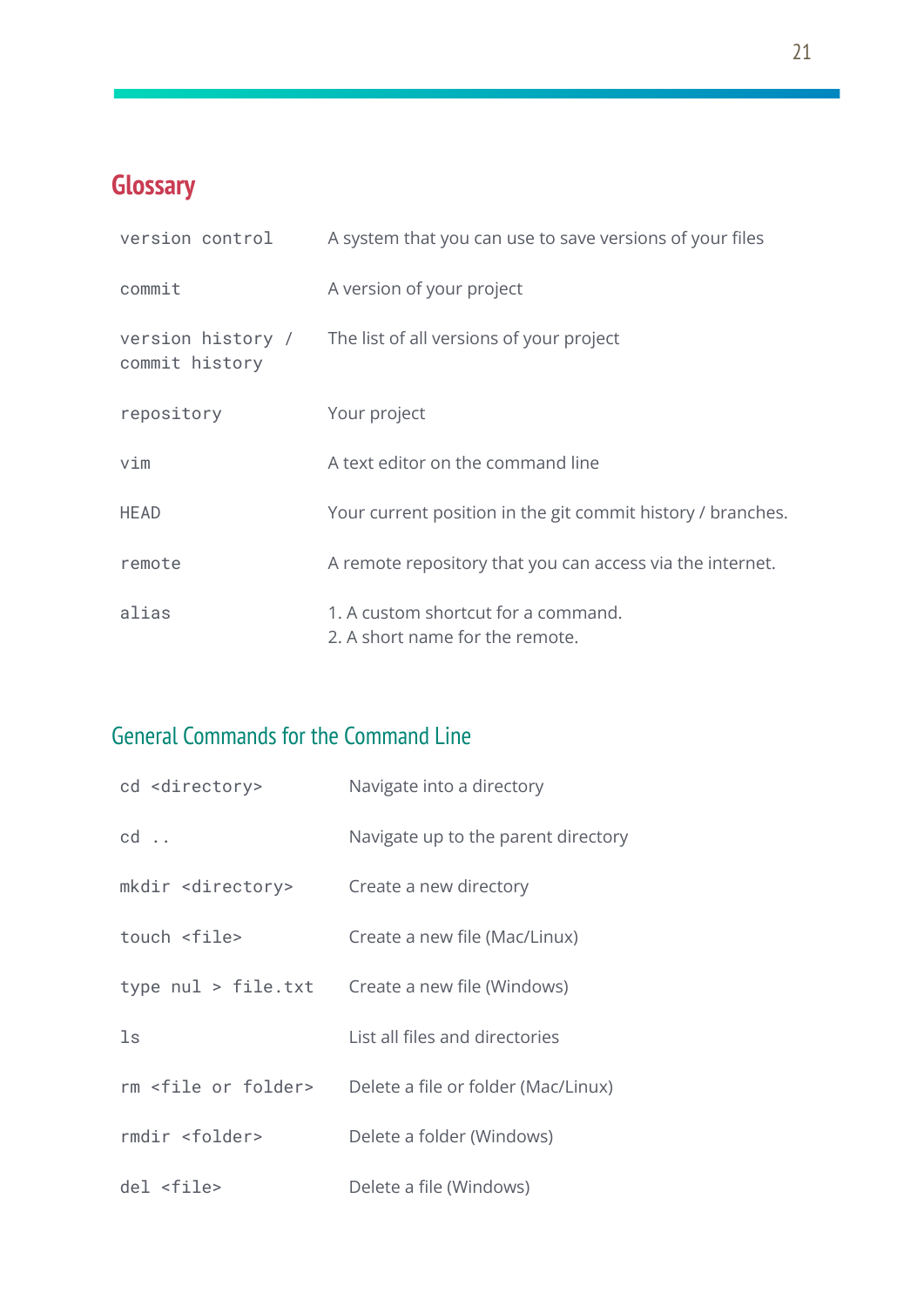| $rm -r$ <folder></folder>              | Delete a folder and all contents (Mac/Linux)                                                                                                                     |
|----------------------------------------|------------------------------------------------------------------------------------------------------------------------------------------------------------------|
| rmdir /S <folder></folder>             | Delete a folder and all contents (Windows)                                                                                                                       |
|                                        |                                                                                                                                                                  |
| <b>Git Commands</b>                    |                                                                                                                                                                  |
| git --version                          | Tells you which version of the git software is<br>currently installed                                                                                            |
| git init                               | Create a new git project / initialize git                                                                                                                        |
| git status                             | What's the status in this git project?<br>Green: it is staged for commit (git knows this<br>change)<br>Red: it has not been staged and would not be<br>committed |
| git diff                               | See what changed                                                                                                                                                 |
| git add <filename></filename>          | Add a change to git for the next commit. This<br>command stages the changed file for the next<br>commit.                                                         |
| git add.                               | Add all files that you have been working on.                                                                                                                     |
| git commit                             | Make a git commit. This will open vim. Write the<br>commit message and close with :x.                                                                            |
| git commit -m "Your commit<br>message" | Make a git commit and include the commit<br>message.                                                                                                             |
| git log                                | See the history of commits                                                                                                                                       |
| git --help                             | Get help (read the manual)                                                                                                                                       |
| git checkout -- <file></file>          | Revert changes in a modified file                                                                                                                                |
| git checkout -- .                      | Revert changes in all modified files                                                                                                                             |
| git reset HEAD <file></file>           | Removes a file from the stage                                                                                                                                    |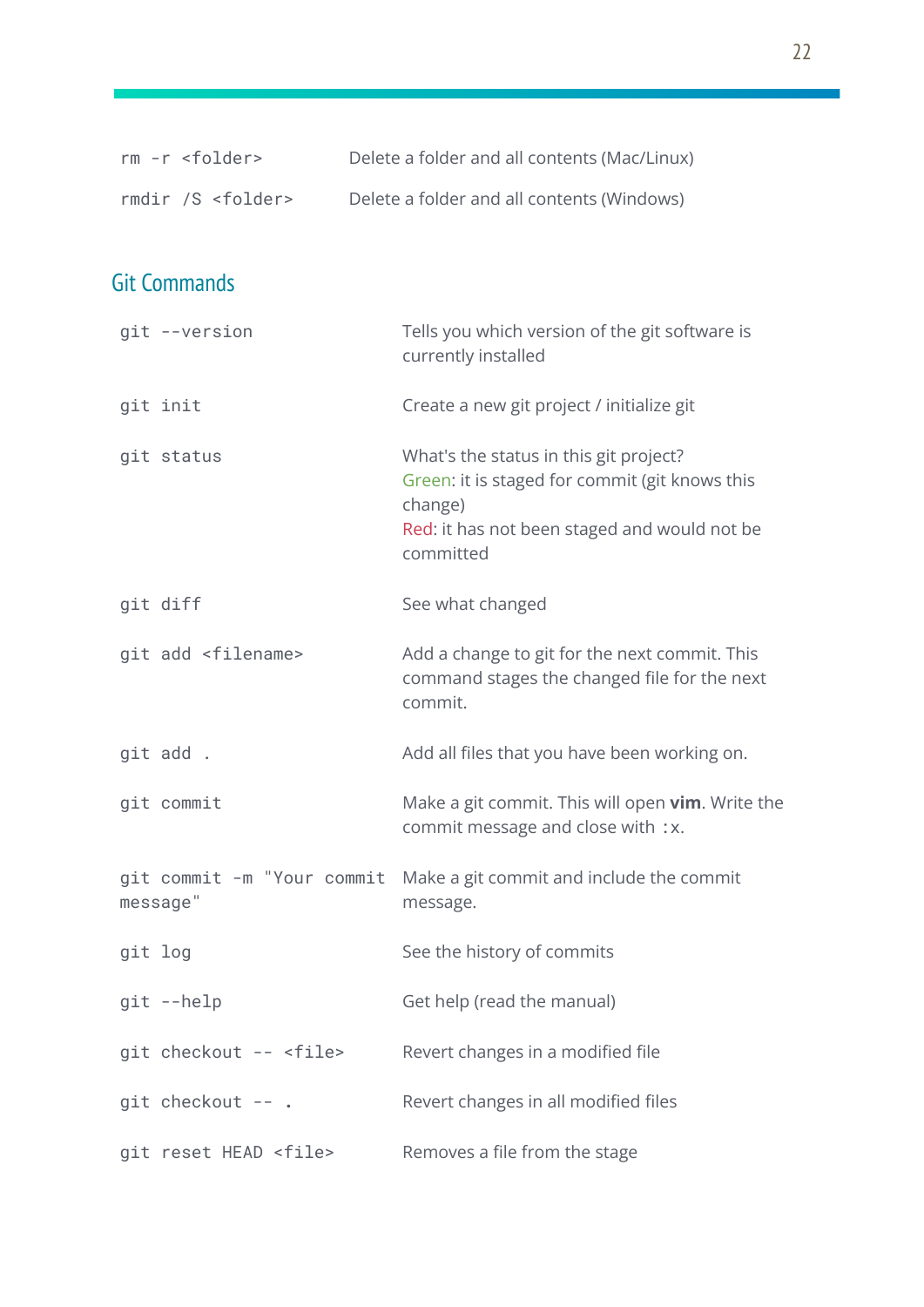| git reset HEAD.            | Removes all files from the stage                                                                                                                                                                                                                                                                                                |
|----------------------------|---------------------------------------------------------------------------------------------------------------------------------------------------------------------------------------------------------------------------------------------------------------------------------------------------------------------------------|
| git reset --soft HEAD~1    | Undo the last commit by resetting it.<br>The --soft flag has the effect that all changes of<br>your last commit are not deleted, but they are<br>now uncommitted modified files.<br>The tilde $\sim$ sign followed by a 1 means: take the<br>HEAD (your current position in the git history) and<br>reset one commit from there |
| git reset --hard HEAD~1    | Deletes all changes of the last commit to never<br>see them again.                                                                                                                                                                                                                                                              |
| git branch                 | Shows all existing branches, and marks the one<br>you are on.                                                                                                                                                                                                                                                                   |
| git branch newbranch       | Creates a new branch called "newbranch"                                                                                                                                                                                                                                                                                         |
| git checkout newbranch     | Switches to the branch called "newbranch"                                                                                                                                                                                                                                                                                       |
| git checkout -b newbranch  | Shorthand for the two above: creates a new<br>branch<br>called newbranch and then switches to it                                                                                                                                                                                                                                |
| git branch -d oldbranch    | Deletes the branch "oldbranch"                                                                                                                                                                                                                                                                                                  |
| repository>                | git clone <url a="" computer="" copy="" creates="" of="" on="" remote="" remote<br="" your="">repository</url>                                                                                                                                                                                                                  |
| to your GitHub repository> | git remote add origin <url a="" copy="" creates="" of="" remote="" repository<="" td="" your=""></url>                                                                                                                                                                                                                          |
| git remote show origin     | Shows the URL of the remote repository                                                                                                                                                                                                                                                                                          |
| git push                   | Pushes your local, commited changes to your<br>remote repository                                                                                                                                                                                                                                                                |
| name>                      | git push -u origin <branch a="" branch="" first="" for="" push="" remote<="" td="" the="" time="" to=""></branch>                                                                                                                                                                                                               |
| git fetch                  | Fetches all information about the remote<br>repository.                                                                                                                                                                                                                                                                         |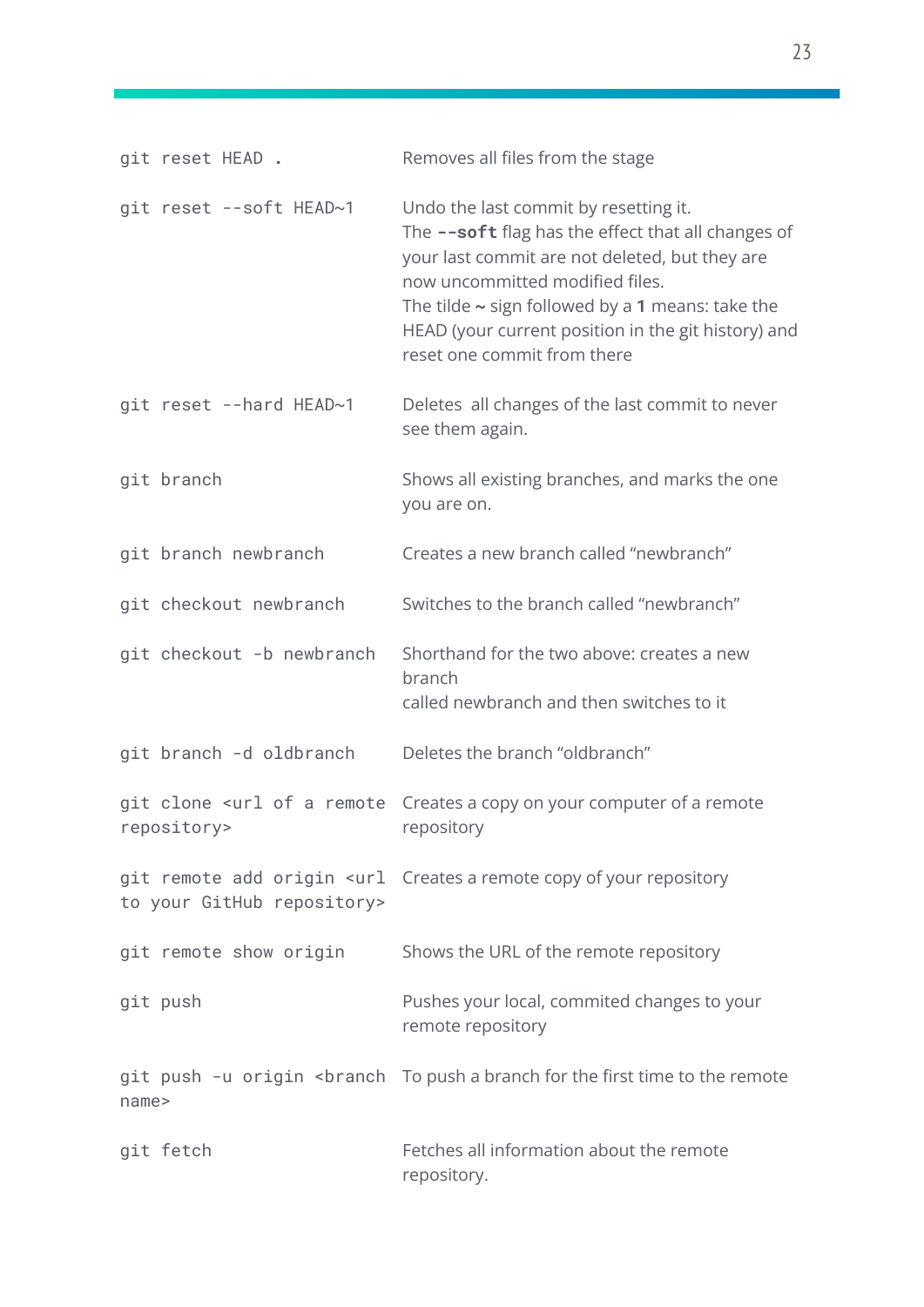| git pull          | Pull all new changes from the remote repository<br>to your local repository.                                                 |
|-------------------|------------------------------------------------------------------------------------------------------------------------------|
| git merge master  | Merge the branch "master" into the branch you<br>are currently on                                                            |
| git rebase master | Rewrite history so that the branch you are<br>currently on will be "plucked out" and planted on<br>top of the master branch. |

## **Official Documentation:**

You can look up all git commands here: <https://git-scm.com/docs>